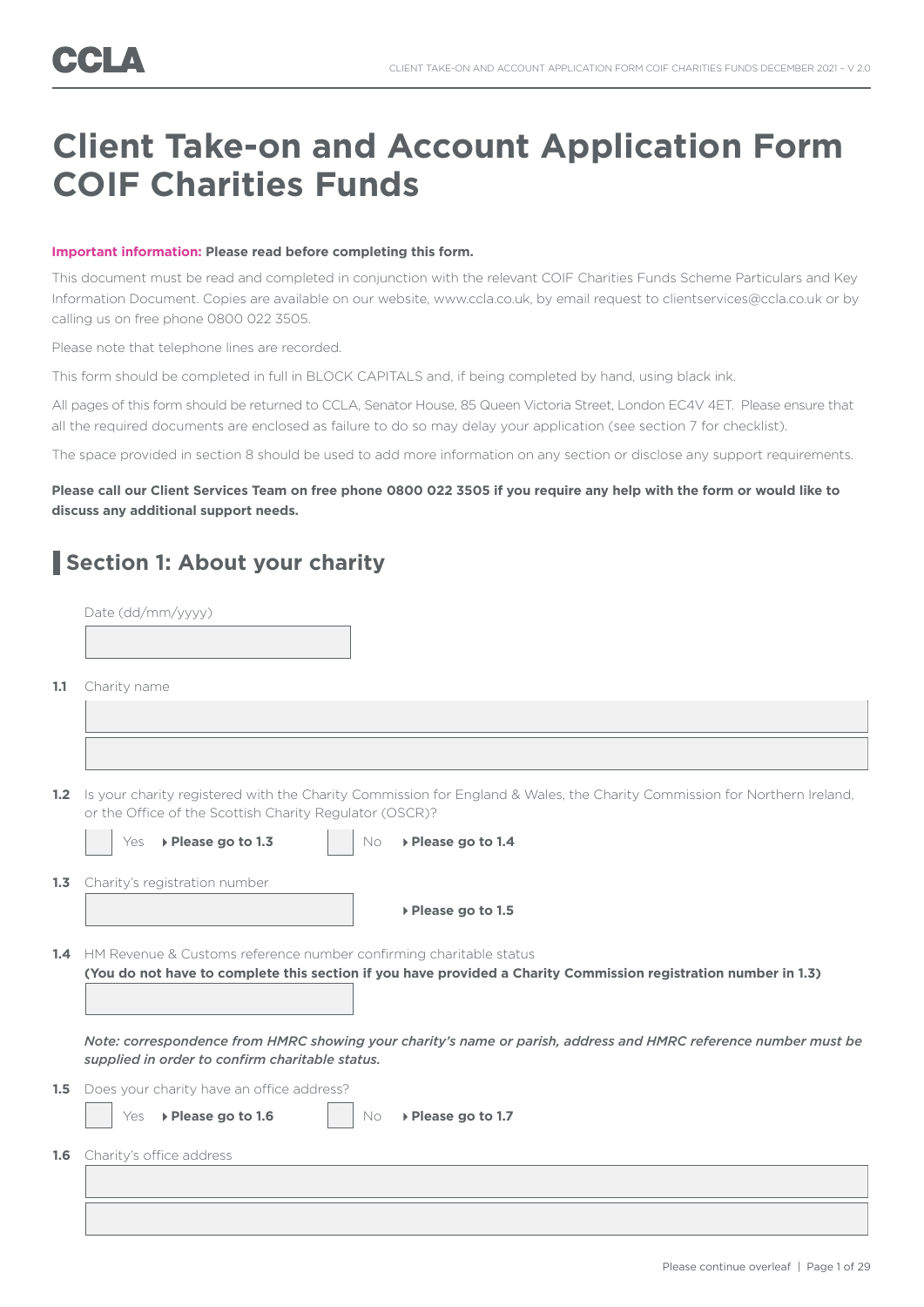

|     | Postcode |                                                                                                                                                                                                                                                            |                            |
|-----|----------|------------------------------------------------------------------------------------------------------------------------------------------------------------------------------------------------------------------------------------------------------------|----------------------------|
|     |          |                                                                                                                                                                                                                                                            |                            |
|     |          | General email address                                                                                                                                                                                                                                      |                            |
|     |          |                                                                                                                                                                                                                                                            |                            |
|     |          | I agree to CCLA retaining my email information until I request otherwise, on the understanding that my data will only<br>be used according to terms stated on page 28 and will be held securely.                                                           |                            |
|     |          | Daytime telephone number                                                                                                                                                                                                                                   |                            |
| 1.7 |          | When does your charity's financial year end? (dd/mm)                                                                                                                                                                                                       |                            |
|     |          | Note: Deposit Fund statements are issued quarterly at the end of March, June, September and December. Statements for the<br>unitised funds and Deposit Fund certificates of balance are issued half yearly and can be sent to coincide with your year-end. |                            |
| 1.8 |          | Is your charity also registered as a limited company?                                                                                                                                                                                                      |                            |
|     |          | ▶ Please complete sections 1.9,1.10,1.11 and 1.12<br>Yes<br>(If yes - please enclose a copy of Certificate of Incorporation.)                                                                                                                              | No ▶ Please go to 1.14     |
| 1.9 |          | Company registration number                                                                                                                                                                                                                                |                            |
|     |          | 1.10 Company name (if different from charity name provided in 1.1)                                                                                                                                                                                         |                            |
|     |          |                                                                                                                                                                                                                                                            |                            |
|     |          | 1.11 Company's registered address (if different from charity's office address provided in 1.6)                                                                                                                                                             |                            |
|     |          |                                                                                                                                                                                                                                                            |                            |
|     | Postcode |                                                                                                                                                                                                                                                            |                            |
|     |          |                                                                                                                                                                                                                                                            |                            |
|     |          | 1.12 Is the company limited by shares or by guarantee?                                                                                                                                                                                                     |                            |
|     |          | ▶ Please go to 1.13<br>Shares<br>Guarantee<br>▶ Please go to 1.14                                                                                                                                                                                          |                            |
|     |          | 1.13 Does any individual hold 25% or more of the shares of the company?                                                                                                                                                                                    |                            |
|     |          | Yes<br>No                                                                                                                                                                                                                                                  |                            |
|     |          | If yes, please add their details below:                                                                                                                                                                                                                    |                            |
|     |          | Name                                                                                                                                                                                                                                                       | Date of birth (dd/mm/yyyy) |
|     |          |                                                                                                                                                                                                                                                            |                            |
|     |          | Position                                                                                                                                                                                                                                                   |                            |
|     |          |                                                                                                                                                                                                                                                            |                            |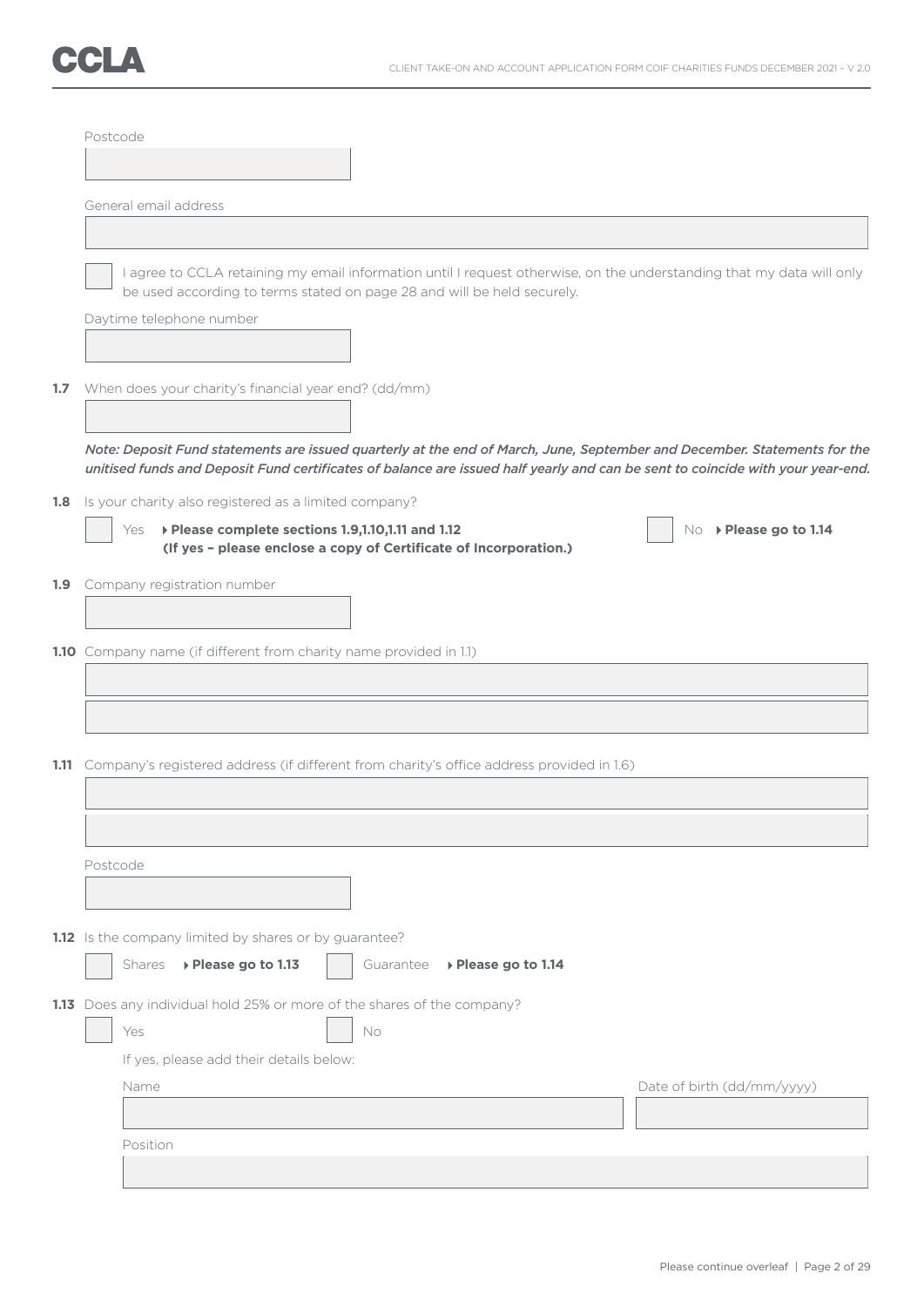| Postcode                                                                                                                                                         |                            |
|------------------------------------------------------------------------------------------------------------------------------------------------------------------|----------------------------|
|                                                                                                                                                                  |                            |
| Name                                                                                                                                                             | Date of birth (dd/mm/yyyy) |
|                                                                                                                                                                  |                            |
| Position                                                                                                                                                         |                            |
|                                                                                                                                                                  |                            |
| Home address                                                                                                                                                     |                            |
|                                                                                                                                                                  |                            |
|                                                                                                                                                                  |                            |
| Postcode                                                                                                                                                         |                            |
|                                                                                                                                                                  |                            |
|                                                                                                                                                                  |                            |
| Name                                                                                                                                                             | Date of birth (dd/mm/yyyy) |
|                                                                                                                                                                  |                            |
| Position                                                                                                                                                         |                            |
|                                                                                                                                                                  |                            |
| Home address                                                                                                                                                     |                            |
|                                                                                                                                                                  |                            |
|                                                                                                                                                                  |                            |
| Postcode                                                                                                                                                         |                            |
|                                                                                                                                                                  |                            |
| Name                                                                                                                                                             | Date of birth (dd/mm/yyyy) |
|                                                                                                                                                                  |                            |
| Position                                                                                                                                                         |                            |
|                                                                                                                                                                  |                            |
| Home address                                                                                                                                                     |                            |
|                                                                                                                                                                  |                            |
|                                                                                                                                                                  |                            |
| Postcode                                                                                                                                                         |                            |
|                                                                                                                                                                  |                            |
| 1.14 If you answered no in 1.8, please confirm the legal structure of the charity below, otherwise please go to 1.15.                                            |                            |
| Trust > Please provide a copy of the trust deed or constitutional document. If the trust is insolvent or being<br>wound up, please provide details in section 8. |                            |
| Other > Please specify:                                                                                                                                          |                            |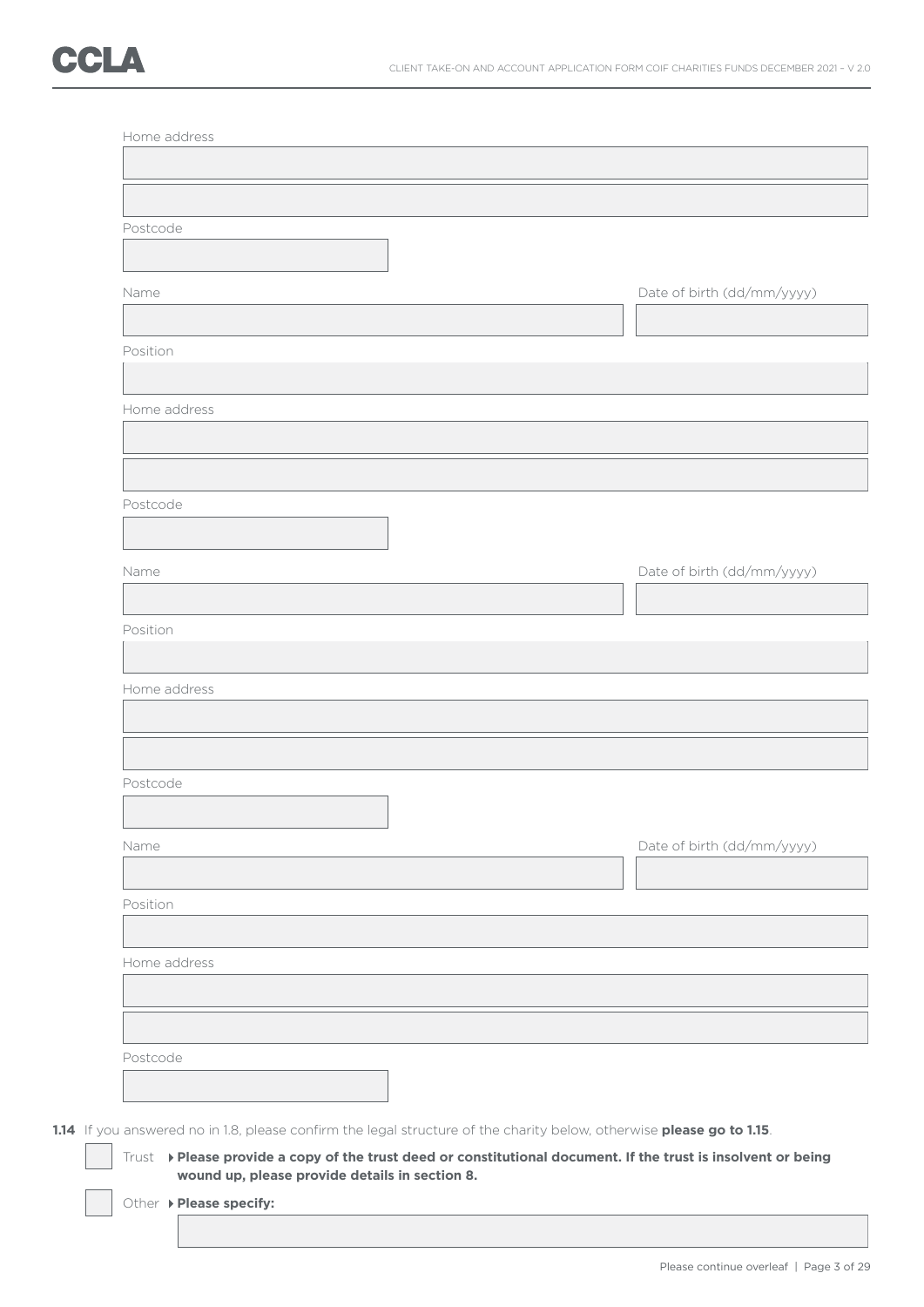

#### **1.15** Does the charity have a settlor or settlors?

 *Note: a settlor is defined as a legal or natural person who sets up a trust and settles or transfers the trust property on or to the trustees for the benefit of the beneficiaries. This information is only applicable to the initial formation of the charity and will be detailed in the trust deed (or equivalent).*

| ٧<br>M. |
|---------|
|---------|

**▶ Please go to 1.16** No ▶ Please go to 1.17

1.16 Does the settlor(s) still undertake any ongoing activities for the charity or carry any influence in the operation of the charity?

#### Yes **Please see below**  $\vert$  No **Please go to 1.17**

 If yes, please provide the settlor's details. In the case of natural persons, please provide the name, date of birth and address. In the case of a legal entity, please provide the company name and number.

| Name         | Date of birth (dd/mm/yyyy) |
|--------------|----------------------------|
|              |                            |
| Home address |                            |
|              |                            |
|              |                            |
|              |                            |
| Postcode     |                            |
|              |                            |
| Name         | Date of birth (dd/mm/yyyy) |
|              |                            |
| Home address |                            |
|              |                            |
|              |                            |
|              |                            |
| Postcode     |                            |
|              |                            |
|              |                            |
| Company name | Company number             |
|              |                            |
| Company name | Company number             |
|              |                            |

**1.17** Please provide the name, date of birth and address of all trustees/executive directors of the charity.

 If your charity is registered with the Charity Commission, the 'Super User' with access to the Charity Commission records can copy the full information that we require about the trustees from the Charity Commission Register and send a copy of this information with the form.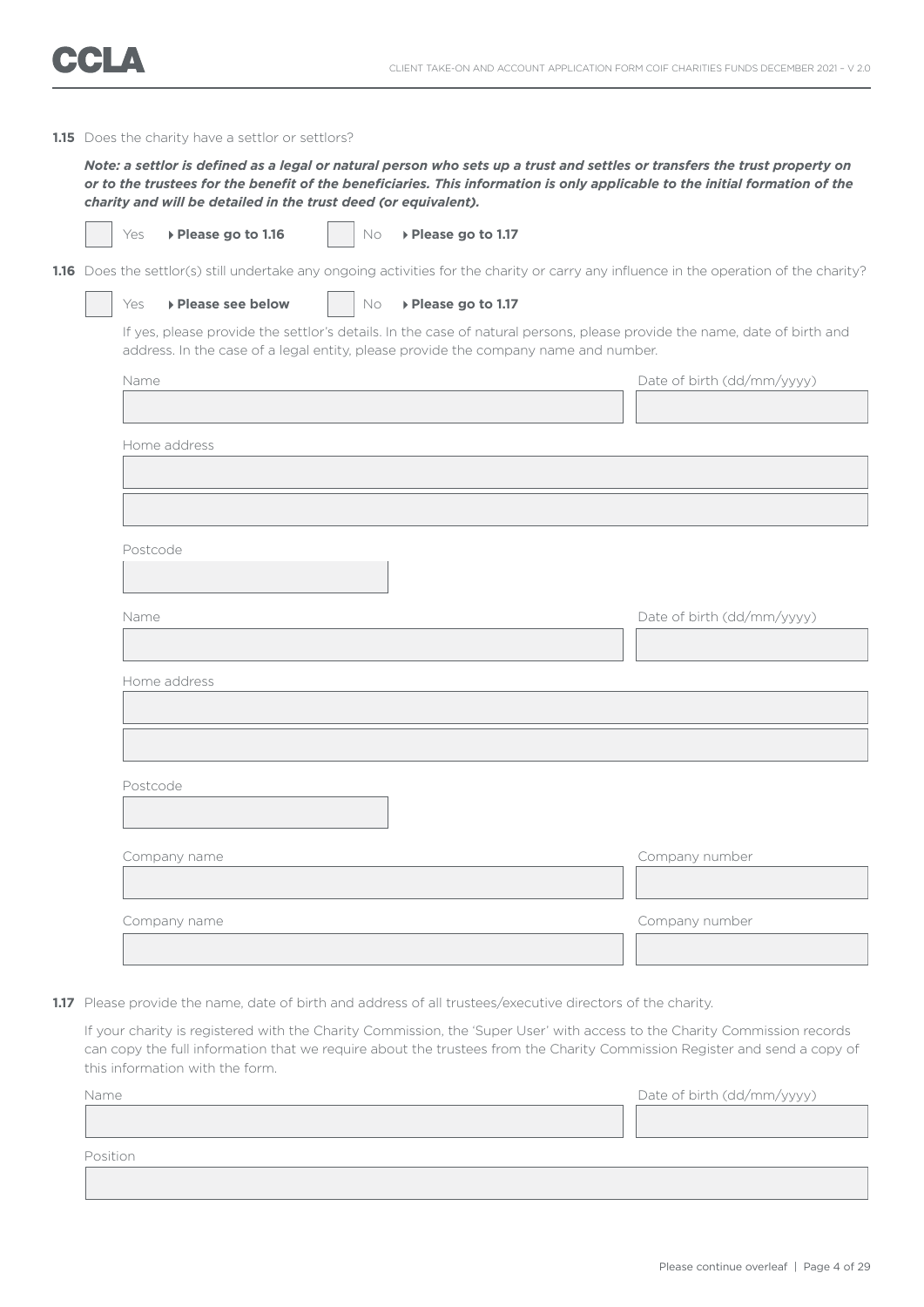| Home address |                            |
|--------------|----------------------------|
|              |                            |
|              |                            |
| Postcode     |                            |
|              |                            |
| Name         | Date of birth (dd/mm/yyyy) |
|              |                            |
| Position     |                            |
|              |                            |
| Home address |                            |
|              |                            |
|              |                            |
| Postcode     |                            |
|              |                            |
|              |                            |
| Name         | Date of birth (dd/mm/yyyy) |
|              |                            |
| Position     |                            |
|              |                            |
| Home address |                            |
|              |                            |
|              |                            |
| Postcode     |                            |
|              |                            |
| Name         | Date of birth (dd/mm/yyyy) |
|              |                            |
| Position     |                            |
|              |                            |
| Home address |                            |
|              |                            |
|              |                            |
| Postcode     |                            |
|              |                            |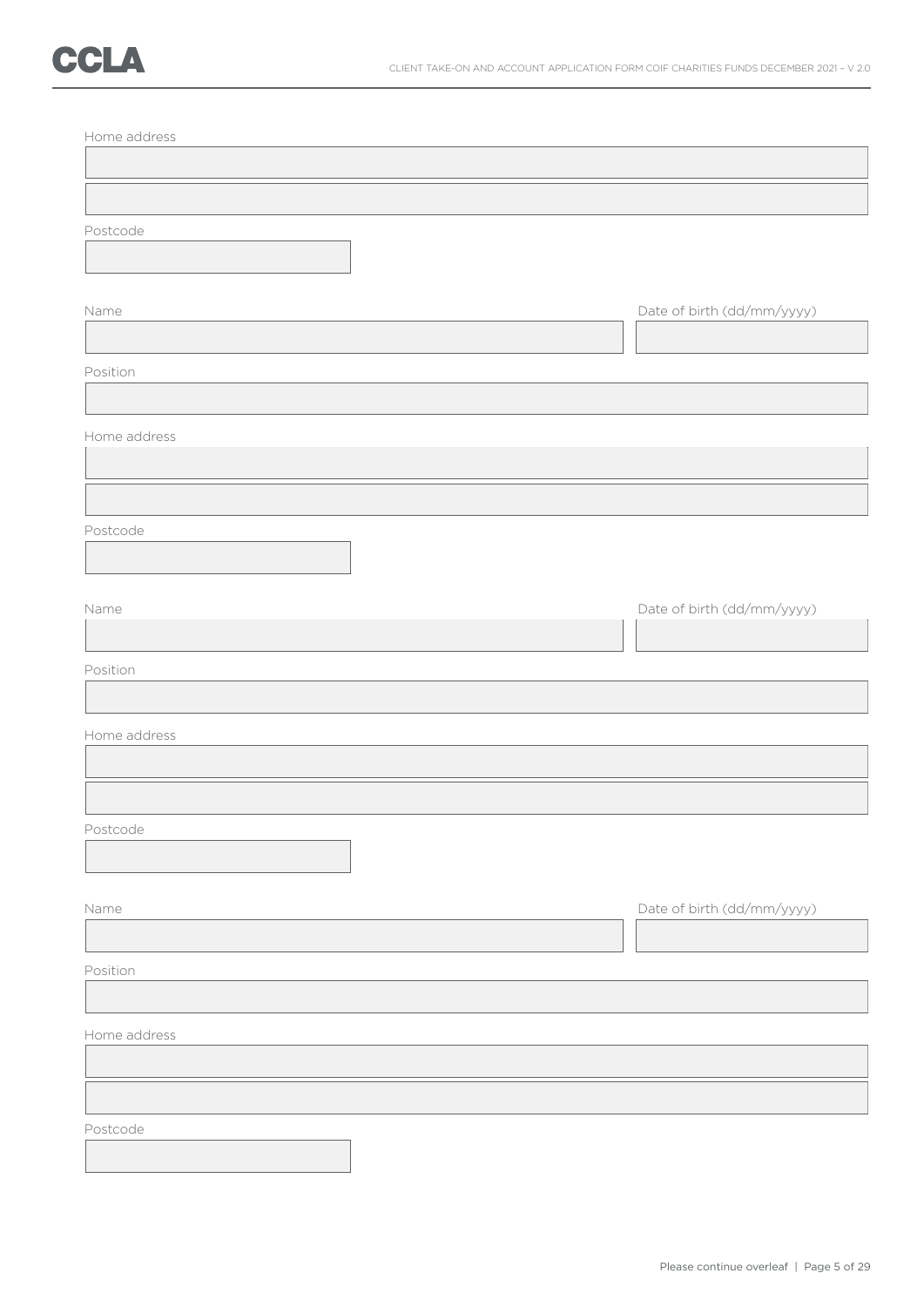| Name         |                                                                                                                          |  | Date of birth (dd/mm/yyyy) |
|--------------|--------------------------------------------------------------------------------------------------------------------------|--|----------------------------|
|              |                                                                                                                          |  |                            |
| Position     |                                                                                                                          |  |                            |
|              |                                                                                                                          |  |                            |
| Home address |                                                                                                                          |  |                            |
|              |                                                                                                                          |  |                            |
|              |                                                                                                                          |  |                            |
| Postcode     |                                                                                                                          |  |                            |
|              |                                                                                                                          |  |                            |
|              |                                                                                                                          |  |                            |
| Name         |                                                                                                                          |  | Date of birth (dd/mm/yyyy) |
|              |                                                                                                                          |  |                            |
| Position     |                                                                                                                          |  |                            |
|              |                                                                                                                          |  |                            |
| Home address |                                                                                                                          |  |                            |
|              |                                                                                                                          |  |                            |
|              |                                                                                                                          |  |                            |
| Postcode     |                                                                                                                          |  |                            |
|              |                                                                                                                          |  |                            |
|              | Please use the additional information section or a separate sheet if necessary.                                          |  |                            |
|              | 1.18 Names of individuals who exercise control over the management of the charity/company who are not trustees/executive |  |                            |
|              | directors (e.g Head of Finance etc).                                                                                     |  |                            |
| Name         |                                                                                                                          |  | Date of birth (dd/mm/yyyy) |
|              |                                                                                                                          |  |                            |
| Position     |                                                                                                                          |  |                            |

Home address

Postcode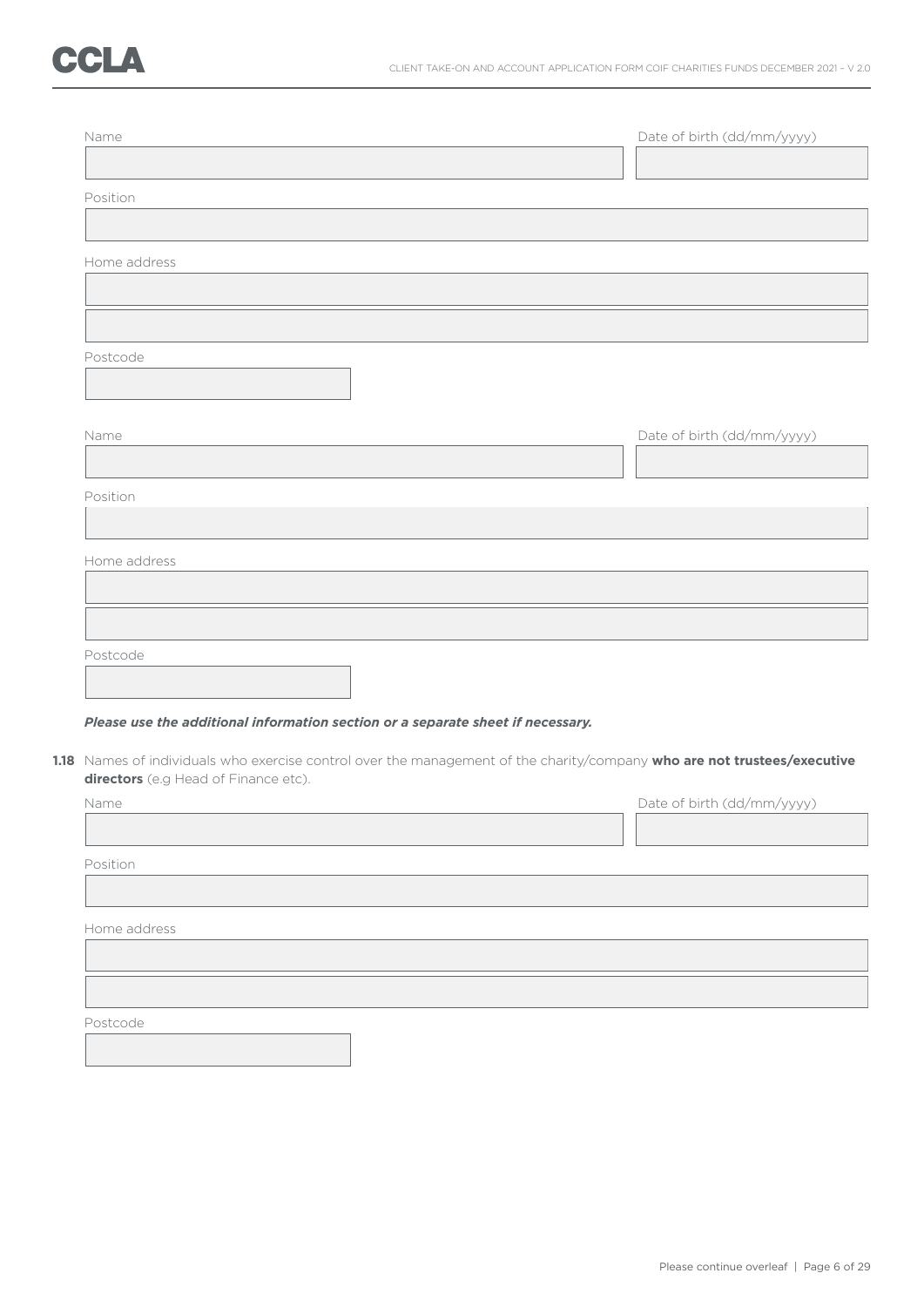| Name                                                                                               |  | Date of birth (dd/mm/yyyy) |
|----------------------------------------------------------------------------------------------------|--|----------------------------|
|                                                                                                    |  |                            |
| Position                                                                                           |  |                            |
|                                                                                                    |  |                            |
| Home address                                                                                       |  |                            |
|                                                                                                    |  |                            |
|                                                                                                    |  |                            |
| Postcode                                                                                           |  |                            |
|                                                                                                    |  |                            |
| Name                                                                                               |  | Date of birth (dd/mm/yyyy) |
|                                                                                                    |  |                            |
| Position                                                                                           |  |                            |
|                                                                                                    |  |                            |
|                                                                                                    |  |                            |
| Home address                                                                                       |  |                            |
|                                                                                                    |  |                            |
|                                                                                                    |  |                            |
| Postcode                                                                                           |  |                            |
|                                                                                                    |  |                            |
| Name                                                                                               |  | Date of birth (dd/mm/yyyy) |
|                                                                                                    |  |                            |
| Position                                                                                           |  |                            |
|                                                                                                    |  |                            |
|                                                                                                    |  |                            |
| Home address                                                                                       |  |                            |
|                                                                                                    |  |                            |
|                                                                                                    |  |                            |
| Postcode                                                                                           |  |                            |
|                                                                                                    |  |                            |
| 1.19 Who are the beneficiaries of the charity, e.g. homeless people or children living in poverty? |  |                            |
|                                                                                                    |  |                            |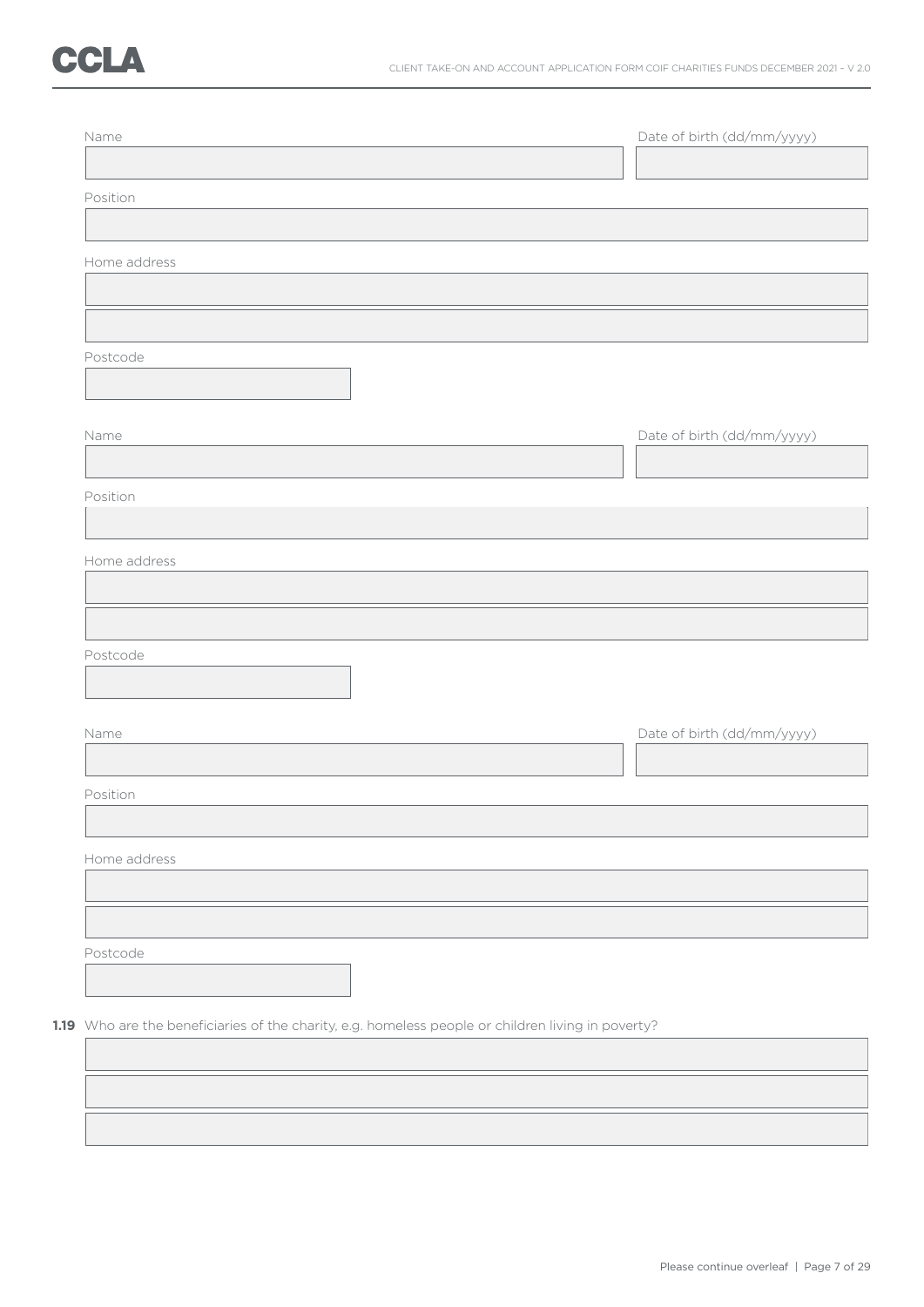|  |  |  | <b>1.20</b> Does the charity operate/intend to operate outside of the United Kingdom? |  |  |  |  |  |  |
|--|--|--|---------------------------------------------------------------------------------------|--|--|--|--|--|--|
|--|--|--|---------------------------------------------------------------------------------------|--|--|--|--|--|--|

|  | 1.21 If any names of jurisdictions provided in response to question 1.20 are listed in Appendix 1, please complete the additional<br>questions in this sub-section: |
|--|---------------------------------------------------------------------------------------------------------------------------------------------------------------------|
|  | 1.21.1 What activities have been undertaken in each jurisdiction during the last two years?                                                                         |
|  |                                                                                                                                                                     |
|  |                                                                                                                                                                     |
|  |                                                                                                                                                                     |
|  | 1.21.2 How many branches and/or offices does the charity have in each jurisdiction?                                                                                 |
|  |                                                                                                                                                                     |
|  |                                                                                                                                                                     |
|  |                                                                                                                                                                     |
|  | 1.21.3 What is the number and location of employees/volunteers?                                                                                                     |
|  |                                                                                                                                                                     |
|  |                                                                                                                                                                     |
|  |                                                                                                                                                                     |
|  |                                                                                                                                                                     |
|  | 1.21.4 What is the source of the charity's funding e.g. public donations, legacies etc?                                                                             |
|  |                                                                                                                                                                     |
|  |                                                                                                                                                                     |
|  |                                                                                                                                                                     |
|  | 1.21.5 Please provide details of the charity's income generated during the last three years including the amounts, sources                                          |
|  | and jurisdiction:                                                                                                                                                   |
|  |                                                                                                                                                                     |
|  |                                                                                                                                                                     |
|  |                                                                                                                                                                     |
|  | 1.21.6 Does the charity have a/any benefactor(s) who contribute 10% or more of the charity's income?                                                                |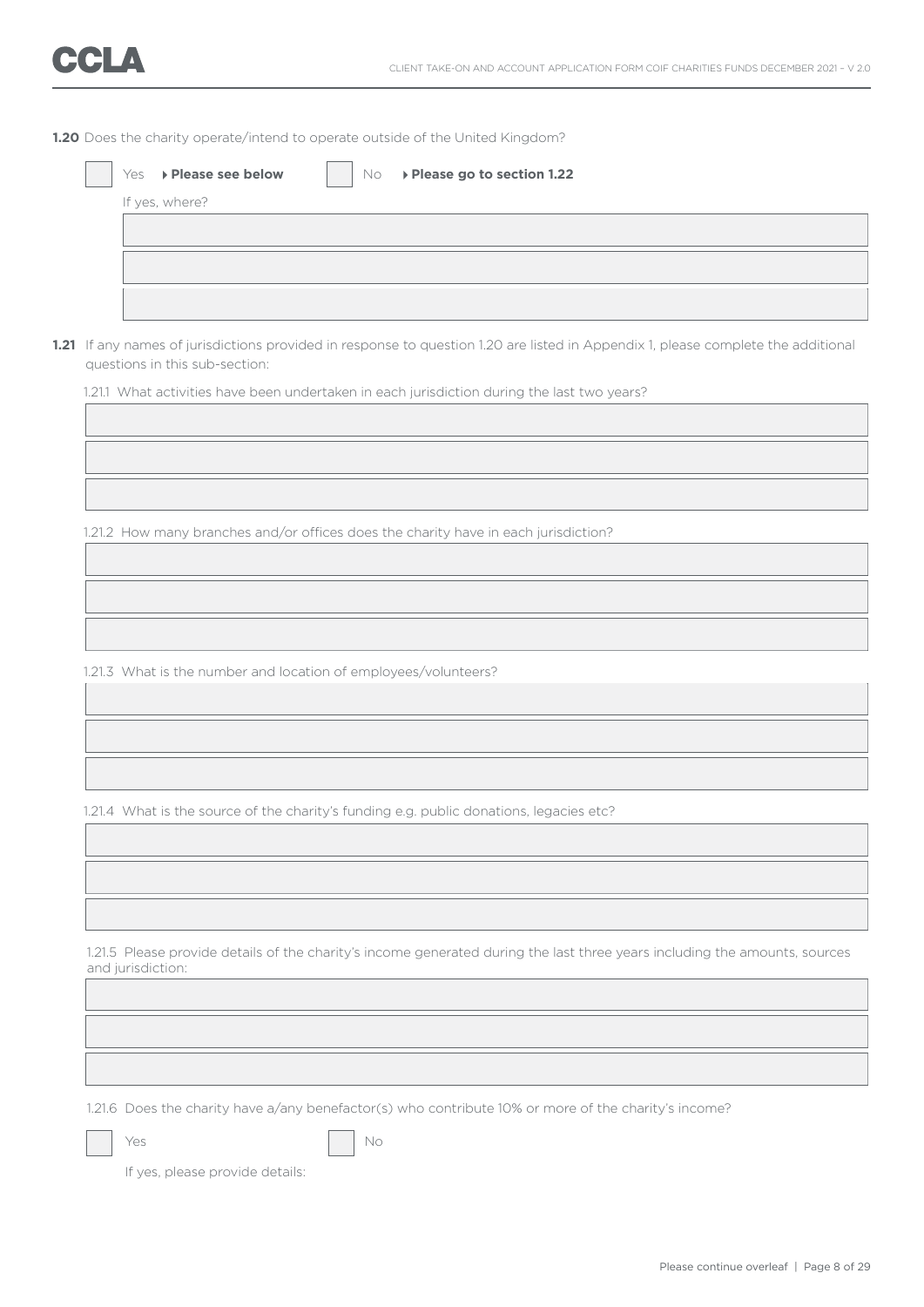| Name         | Date of birth (dd/mm/yyyy)                                                                                        |
|--------------|-------------------------------------------------------------------------------------------------------------------|
|              |                                                                                                                   |
| Address      |                                                                                                                   |
|              |                                                                                                                   |
|              |                                                                                                                   |
|              |                                                                                                                   |
| Postcode     |                                                                                                                   |
|              |                                                                                                                   |
|              |                                                                                                                   |
| Name         | Date of birth (dd/mm/yyyy)                                                                                        |
|              |                                                                                                                   |
| Address      |                                                                                                                   |
|              |                                                                                                                   |
|              |                                                                                                                   |
|              |                                                                                                                   |
| Postcode     |                                                                                                                   |
|              |                                                                                                                   |
|              |                                                                                                                   |
| Name         | Date of birth (dd/mm/yyyy)                                                                                        |
|              |                                                                                                                   |
| Address      |                                                                                                                   |
|              |                                                                                                                   |
|              |                                                                                                                   |
|              |                                                                                                                   |
| Postcode     |                                                                                                                   |
|              |                                                                                                                   |
|              |                                                                                                                   |
| For entities |                                                                                                                   |
| Company name | Company number                                                                                                    |
|              |                                                                                                                   |
|              |                                                                                                                   |
| Company name | Company number                                                                                                    |
|              |                                                                                                                   |
|              |                                                                                                                   |
|              | 1.21.7 To which jurisdictions does the charity make distributions greater than 10% of total annual distributions? |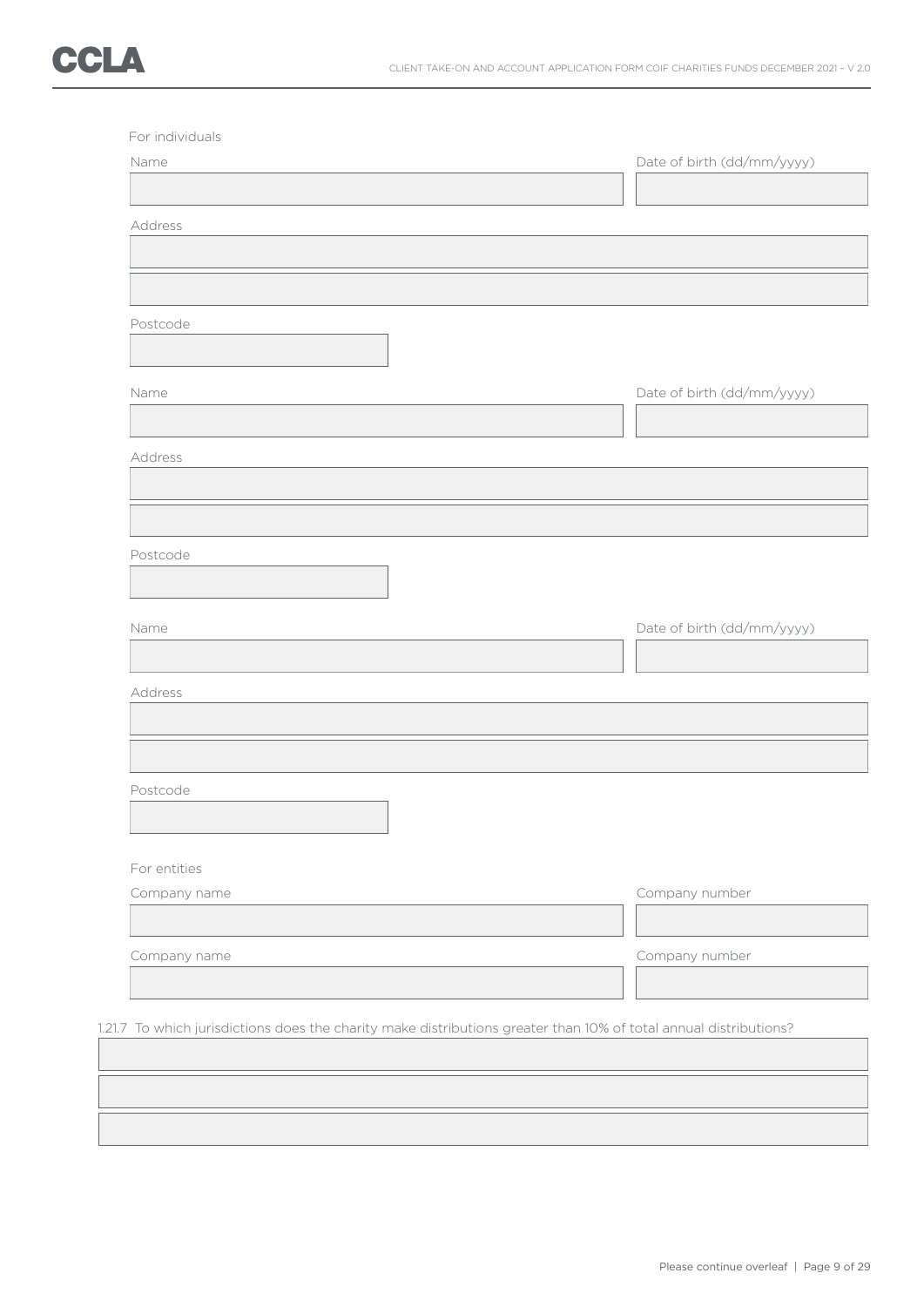|                                 | 1.21.8 Does the charity have a governance process for approving grants?                                                      |
|---------------------------------|------------------------------------------------------------------------------------------------------------------------------|
| Yes                             | No                                                                                                                           |
| If yes, please provide details: |                                                                                                                              |
|                                 |                                                                                                                              |
|                                 |                                                                                                                              |
|                                 |                                                                                                                              |
|                                 |                                                                                                                              |
|                                 |                                                                                                                              |
|                                 | 1.21.9 Does the charity have a code of conduct covering bribery and corruption that is applicable across all its operations? |
|                                 |                                                                                                                              |
| Yes                             | No                                                                                                                           |
|                                 |                                                                                                                              |
|                                 | What is the intended purpose of the investment with CCLA?                                                                    |
|                                 |                                                                                                                              |
|                                 |                                                                                                                              |
|                                 |                                                                                                                              |
|                                 |                                                                                                                              |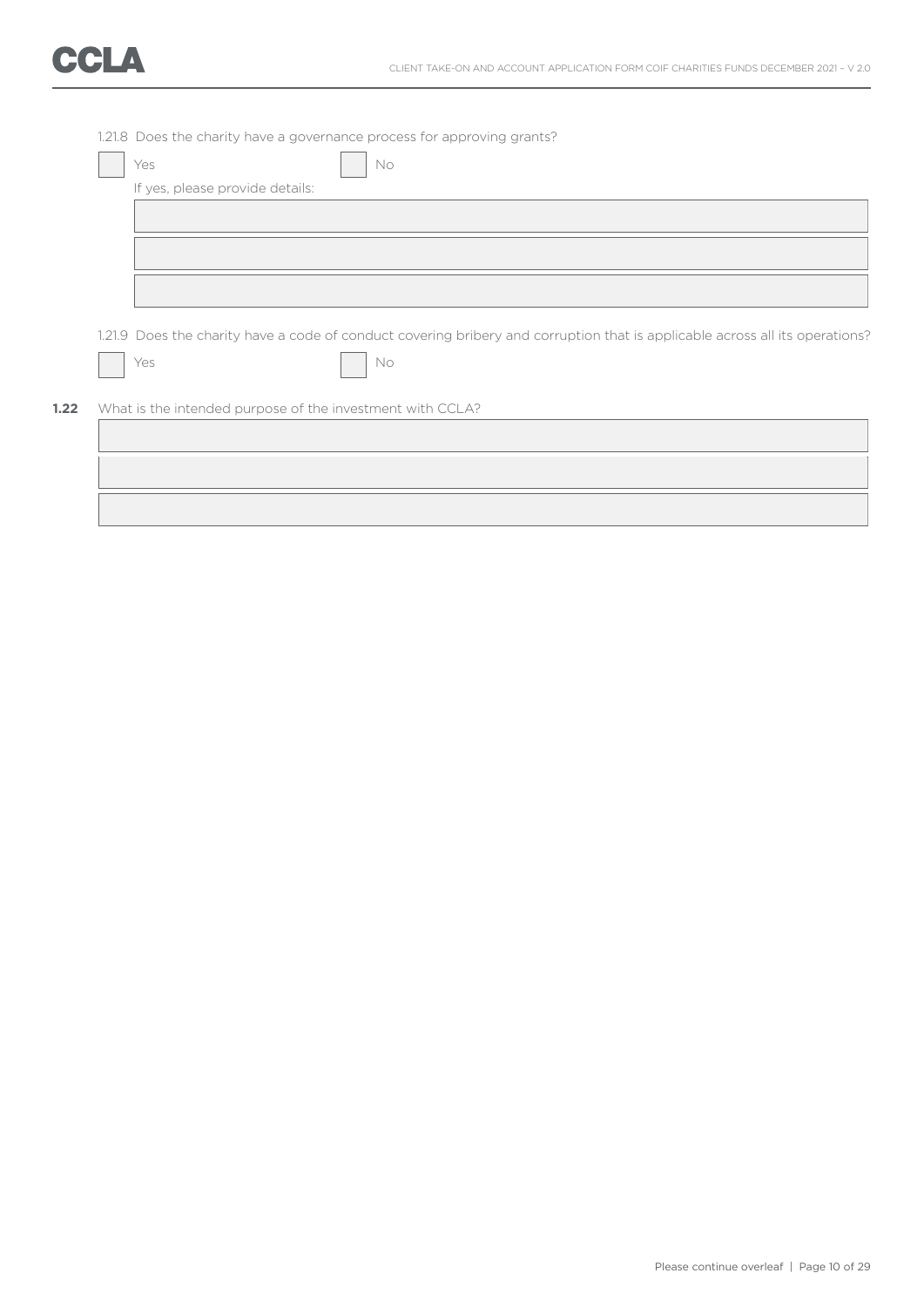## **Section 2: Authorising trustees/executive directors' authorisation**

This section must be read, completed and signed by a **minimum of two trustees/executive directors who have the authority**  to act on behalf of the charity. The trustees signing this section on behalf of a registered charity must be named on the Charity Commission register. Executive directors, such as CEOs, should be named as directors on the Companies House register.

#### **Please note that CCLA adheres to Charity Commission guidance that all accounts should be operated by at least two authorised signatories.**

#### **Anti-money laundering**

You may be asked to provide documentation to assist CCLA in verifying the identity of any individuals referenced in this form in accordance with regulatory requirements. This is normally done using electronic means but occasionally extra documents may be required from you to complete this process.

#### **Declarations:**

We, the Applicant, represent, warrant and undertake that:

- The charity is eligible to invest in the COIF Charities Funds and indemnifies CCLA against any liabilities arising out of its ineligibility.
- We have read and understood the contents of the COIF Charities Fund Scheme Particulars and the Key Information Document for each fund we are going to invest in.
- We are authorised to act on behalf of the charity.
- All trustees/executive directors, individuals with significant control/influence over the charity and holders of 25% or more of the shares of the company (stated in this form) are known to us.
- To the best of our knowledge none of our trustees or authorised signatories are Politically Exposed Persons ("an individual who is or has, at any time in the preceding year, been entrusted with prominent public functions, or an immediate family member, or a known close associate, of such a person"). This definition only applies to those holding such a position in a state outside the UK, or in a Community institution or an international body.
- We will notify CCLA of any changes to the authorising trustees/executive directors, correspondent and/or authorised signatories.
- If this form is being authorised by a sole trustee/executive director, it is understood that this is only permitted where there are no other trustees/executive directors.
- The account(s) will be used to hold only charitable money.
- If the investing organisation ceases to be a charity we will inform CCLA immediately and disinvest.
- We understand that in the provision of this service, CCLA are executing transactions on an execution-only basis and are not providing advice on the merits of transactions and in relation to which the rules on assessment of appropriateness and suitability do not apply. Consequently, investors do not benefit from the protection of the rules on assessing appropriateness and suitability provided within the FCA Regulations.
- We should consult an intermediary if we require investment advice.
- The information contained in this form is true and accurate to the best of our knowledge and belief.

#### **Authorisation:**

We authorise you to:

- Conduct the account(s) as instructed in this application form until you are instructed to the contrary on a mandate form.
- Accept faxed instructions that purport to be properly issued in accordance with this application form. We indemnify you against any costs or loss arising from your acting on such instructions.

#### **First trustee/executive director**

Name

Signature Date (dd/mm/yyyy)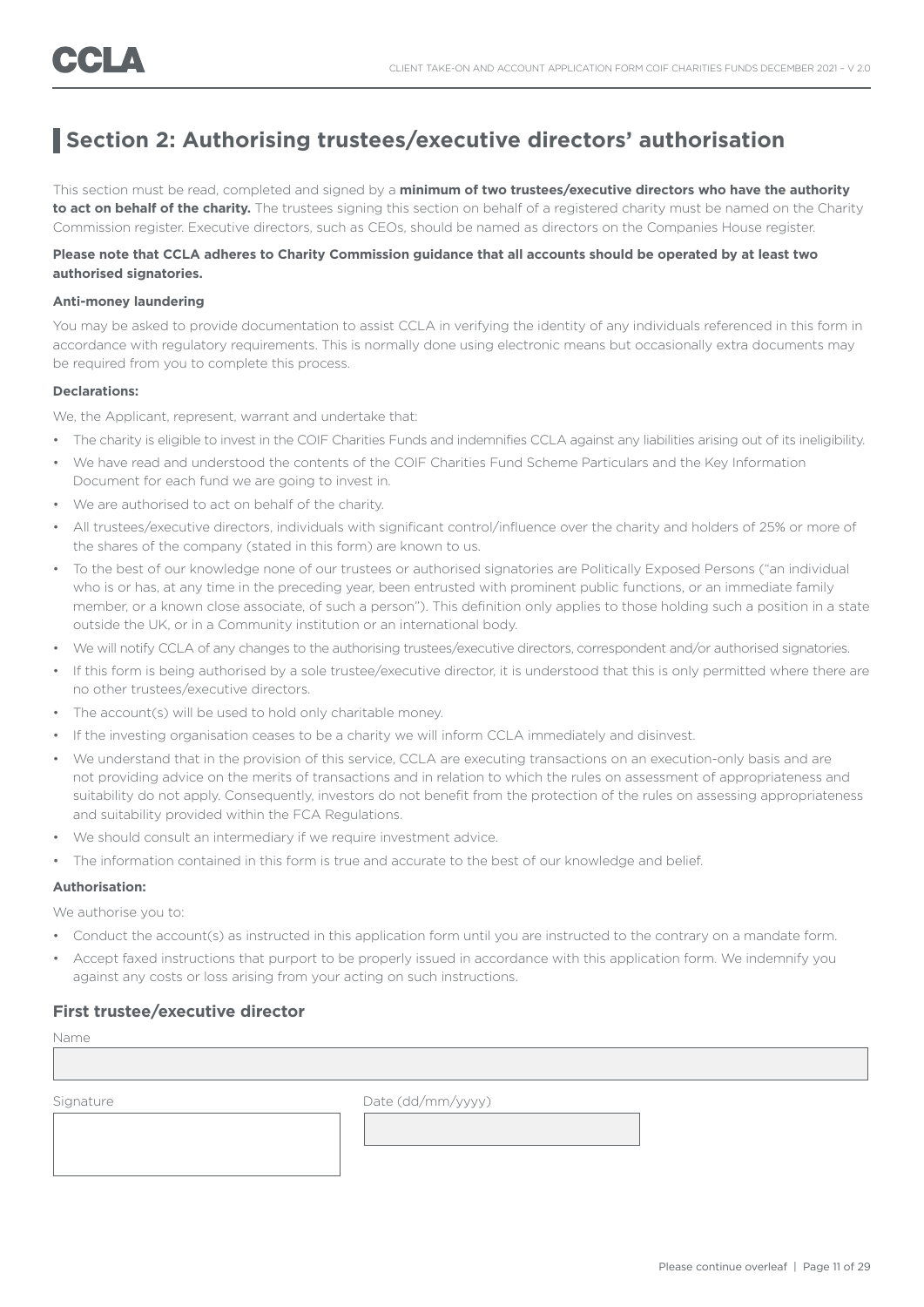#### **First trustee/executive director to complete sections 2.1 to 2.5**

#### **Second trustee/executive director**

| Name      |                                                                      |  |
|-----------|----------------------------------------------------------------------|--|
| Signature | Date (dd/mm/yyyy)                                                    |  |
|           | ▶ Second trustee/executive director to complete sections 2.6 to 2.10 |  |

#### **2.1 First trustee/executive director**

|                                                                         | Forename                                                                                                                 |
|-------------------------------------------------------------------------|--------------------------------------------------------------------------------------------------------------------------|
|                                                                         |                                                                                                                          |
| Middle name                                                             | Surname                                                                                                                  |
|                                                                         |                                                                                                                          |
| Date of birth (dd/mm/yyyy)                                              | Position                                                                                                                 |
| Daytime telephone number                                                |                                                                                                                          |
| Email address                                                           |                                                                                                                          |
|                                                                         |                                                                                                                          |
| be used according to terms stated on page 28 and will be held securely. | I agree to CCLA retaining my email information until I request otherwise, on the understanding that my data will only    |
|                                                                         |                                                                                                                          |
| Home address<br>Postcode                                                | Date moved to this address (dd/mm/yyyy)                                                                                  |
|                                                                         |                                                                                                                          |
|                                                                         | If you have lived at your home address for less than three years, please provide details of your previous address below. |
|                                                                         |                                                                                                                          |
|                                                                         |                                                                                                                          |
| Postcode                                                                | Date moved to this address (dd/mm/yyyy)                                                                                  |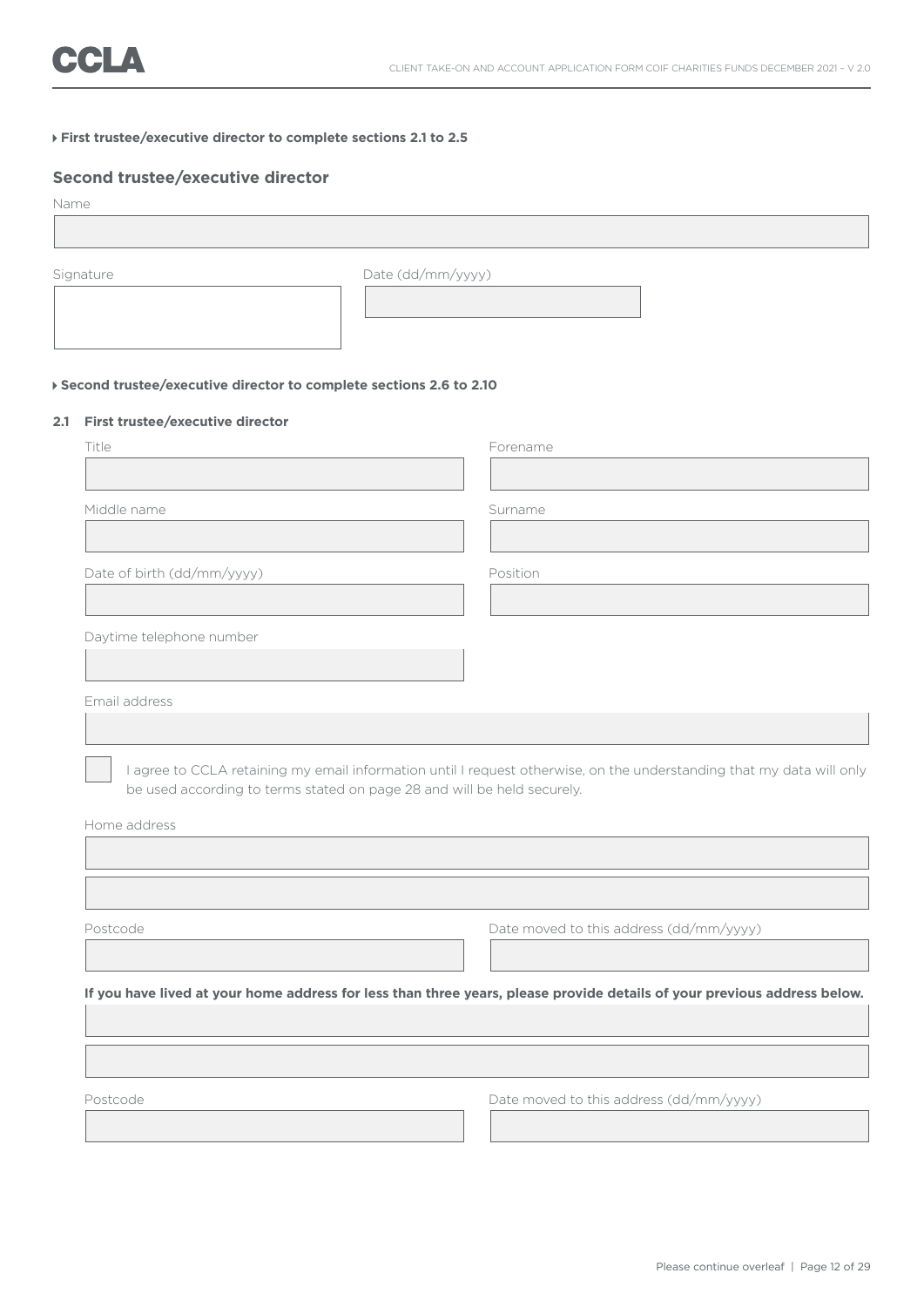|     | 2.2 Will you be the correspondent? Please note that all correspondence will be sent to you. |                                                                                                                      |
|-----|---------------------------------------------------------------------------------------------|----------------------------------------------------------------------------------------------------------------------|
|     | ▶ Please go to 2.3<br>Yes                                                                   | No > Please go to 2.4                                                                                                |
| 2.3 | (see section 1.6).                                                                          | Please tick here if you are the correspondent and wish for correspondence to be sent to the charity's office address |
|     | 2.4 Will you be an authorised signatory?                                                    |                                                                                                                      |
|     | Yes                                                                                         | $\mathsf{No}$                                                                                                        |
|     | Signature                                                                                   | Date (dd/mm/yyyy)                                                                                                    |
|     |                                                                                             |                                                                                                                      |
|     |                                                                                             |                                                                                                                      |
|     |                                                                                             |                                                                                                                      |
|     | date of signing.                                                                            | I confirm that to the best of my knowledge all of the above information that I have provided is correct as at the    |
|     |                                                                                             |                                                                                                                      |
| 2.5 |                                                                                             | Please tick here if you do not want to receive information on CCLA's other products and services by post.            |
|     | 2.6 Second trustee/executive director                                                       |                                                                                                                      |
|     | Title                                                                                       | Forename                                                                                                             |
|     |                                                                                             |                                                                                                                      |
|     | Middle name                                                                                 | Surname                                                                                                              |
|     |                                                                                             |                                                                                                                      |
|     |                                                                                             |                                                                                                                      |
|     | Date of birth (dd/mm/yyyy)                                                                  | Position                                                                                                             |
|     |                                                                                             |                                                                                                                      |
|     | Daytime telephone number                                                                    |                                                                                                                      |
|     |                                                                                             |                                                                                                                      |
|     | Email address                                                                               |                                                                                                                      |
|     |                                                                                             |                                                                                                                      |

 I agree to CCLA retaining my email information until I request otherwise, on the understanding that my data will only be used according to terms stated on page 28 and will be held securely.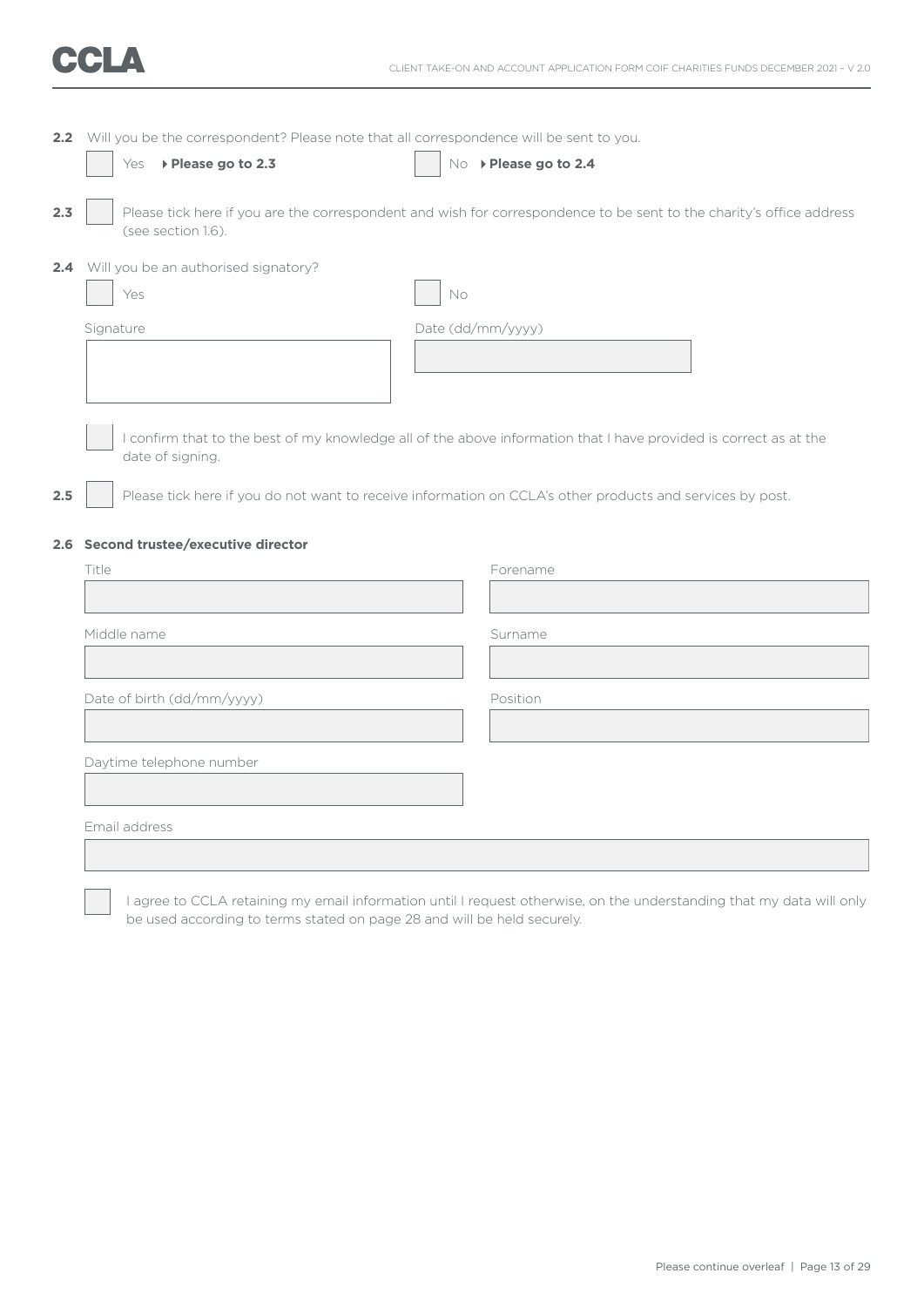|                                                                                         | Date moved to this address (dd/mm/yyyy)                                                                                  |
|-----------------------------------------------------------------------------------------|--------------------------------------------------------------------------------------------------------------------------|
|                                                                                         | If you have lived at your home address for less than three years, please provide details of your previous address below. |
|                                                                                         |                                                                                                                          |
| Postcode                                                                                | Date moved to this address (dd/mm/yyyy)                                                                                  |
|                                                                                         |                                                                                                                          |
| Will you be the correspondent? Please note that all correspondence will be sent to you. |                                                                                                                          |
| Yes > Please go to 2.8                                                                  | No > Please go to 2.9                                                                                                    |
| (see section 1.6).                                                                      | Please tick here if you are the correspondent and wish for correspondence to be sent to the charity's office address     |
|                                                                                         |                                                                                                                          |
| 2.9 Will you be an authorised signatory?                                                |                                                                                                                          |
| Yes                                                                                     | No                                                                                                                       |
|                                                                                         |                                                                                                                          |
| Signature                                                                               | Date (dd/mm/yyyy)                                                                                                        |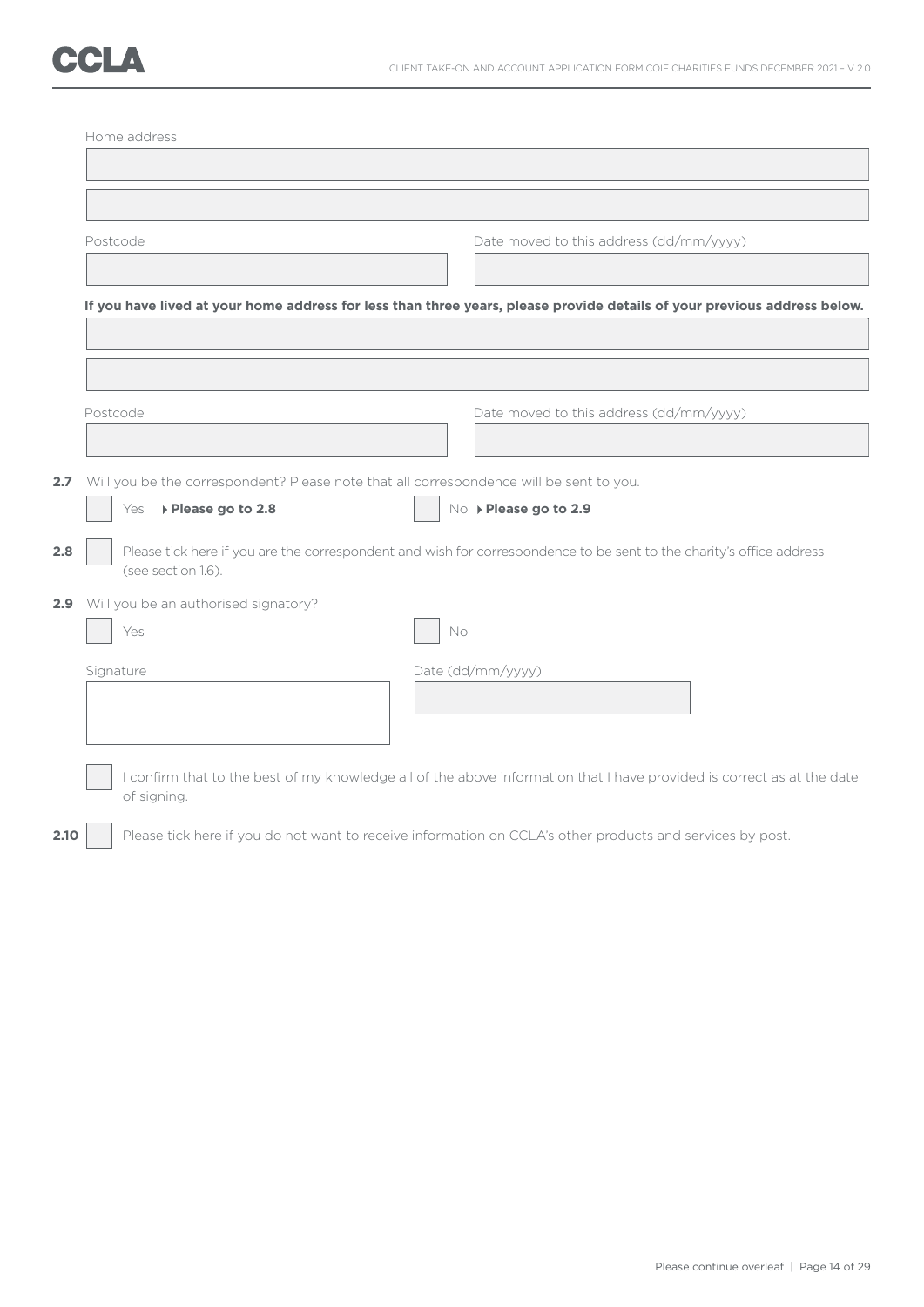## **Section 3: Correspondent (to whom all correspondence will be sent)**

**3.1** Only complete this section if the correspondent has not completed section 2.

| Title                                                                                   | Forename                                                                                                                 |
|-----------------------------------------------------------------------------------------|--------------------------------------------------------------------------------------------------------------------------|
|                                                                                         |                                                                                                                          |
| Middle name                                                                             | Surname                                                                                                                  |
|                                                                                         | Position                                                                                                                 |
| Date of birth (dd/mm/yyyy)                                                              |                                                                                                                          |
| Daytime telephone number                                                                |                                                                                                                          |
|                                                                                         |                                                                                                                          |
| Email address                                                                           |                                                                                                                          |
|                                                                                         |                                                                                                                          |
|                                                                                         | I agree to CCLA retaining my email information until I request otherwise, on the understanding that my data will only    |
| be used according to terms stated on page 28 and will be held securely.<br>Home address |                                                                                                                          |
|                                                                                         |                                                                                                                          |
|                                                                                         |                                                                                                                          |
|                                                                                         |                                                                                                                          |
| Postcode                                                                                | Date moved to this address (dd/mm/yyyy)                                                                                  |
|                                                                                         |                                                                                                                          |
| Signature                                                                               | Date (dd/mm/yyyy)                                                                                                        |
|                                                                                         |                                                                                                                          |
|                                                                                         | I confirm that to the best of my knowledge all of the above information that I have provided is correct as at the date   |
| of signing.                                                                             |                                                                                                                          |
| 3.2 Will you be an authorised signatory?                                                |                                                                                                                          |
| ▶ Please complete the address fields below<br>Yes                                       | No ▶ Please go to 3.3                                                                                                    |
|                                                                                         | If you have lived at your home address for less than three years, please provide details of your previous address below. |
|                                                                                         |                                                                                                                          |
|                                                                                         |                                                                                                                          |
| Postcode                                                                                | Date moved to this address (dd/mm/yyyy)                                                                                  |
|                                                                                         |                                                                                                                          |
|                                                                                         | Please tick here if you wish for correspondence to be sent to the charity's office address (see section 1.6).            |
|                                                                                         |                                                                                                                          |
|                                                                                         | Please tick here if you do not want to receive information on CCLA's other products and services by post.                |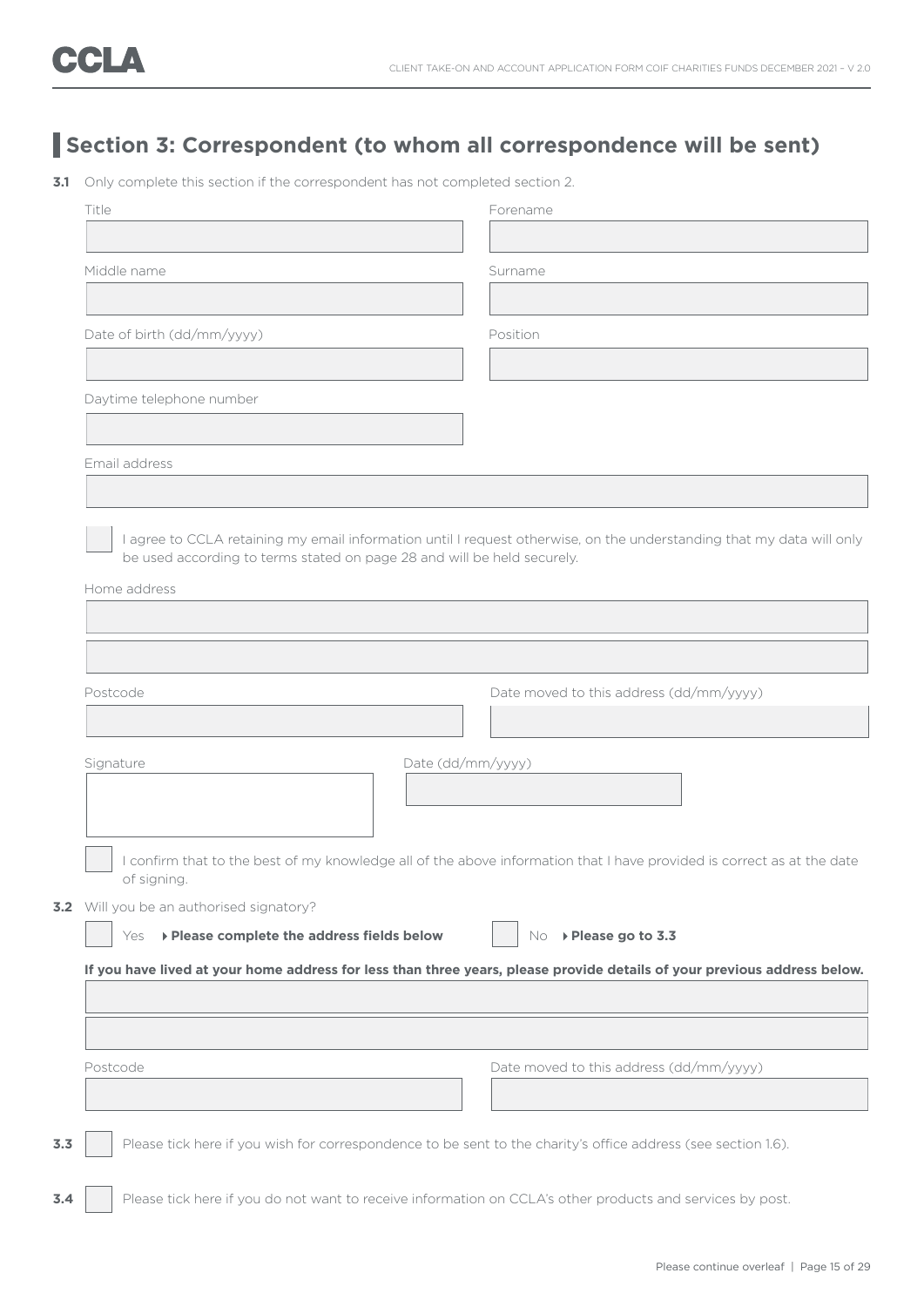## **Section 4: Additional authorised signatories**

**Please photocopy pages of section 4 if you require more than two additional signatories.**

#### **4.1 Additional authorised signatory**

| Title                                                                   | Forename                                                                                                                 |
|-------------------------------------------------------------------------|--------------------------------------------------------------------------------------------------------------------------|
|                                                                         |                                                                                                                          |
| Middle name                                                             | Surname                                                                                                                  |
|                                                                         |                                                                                                                          |
| Date of birth (dd/mm/yyyy)                                              | Position                                                                                                                 |
|                                                                         |                                                                                                                          |
| Daytime telephone number                                                |                                                                                                                          |
|                                                                         |                                                                                                                          |
| Email address                                                           |                                                                                                                          |
|                                                                         |                                                                                                                          |
| be used according to terms stated on page 28 and will be held securely. | I agree to CCLA retaining my email information until I request otherwise, on the understanding that my data will only    |
| Home address                                                            |                                                                                                                          |
|                                                                         |                                                                                                                          |
|                                                                         |                                                                                                                          |
| Postcode                                                                | Date moved to this address (dd/mm/yyyy)                                                                                  |
|                                                                         |                                                                                                                          |
|                                                                         | If you have lived at your home address for less than three years, please provide details of your previous address below. |
|                                                                         |                                                                                                                          |
|                                                                         |                                                                                                                          |
| Postcode                                                                | Date moved to this address (dd/mm/yyyy)                                                                                  |
|                                                                         |                                                                                                                          |
|                                                                         |                                                                                                                          |
| Signature                                                               | Date (dd/mm/yyyy)                                                                                                        |
|                                                                         |                                                                                                                          |
|                                                                         |                                                                                                                          |

 I confirm that to the best of my knowledge all of the above information that I have provided is correct as at the date of signing.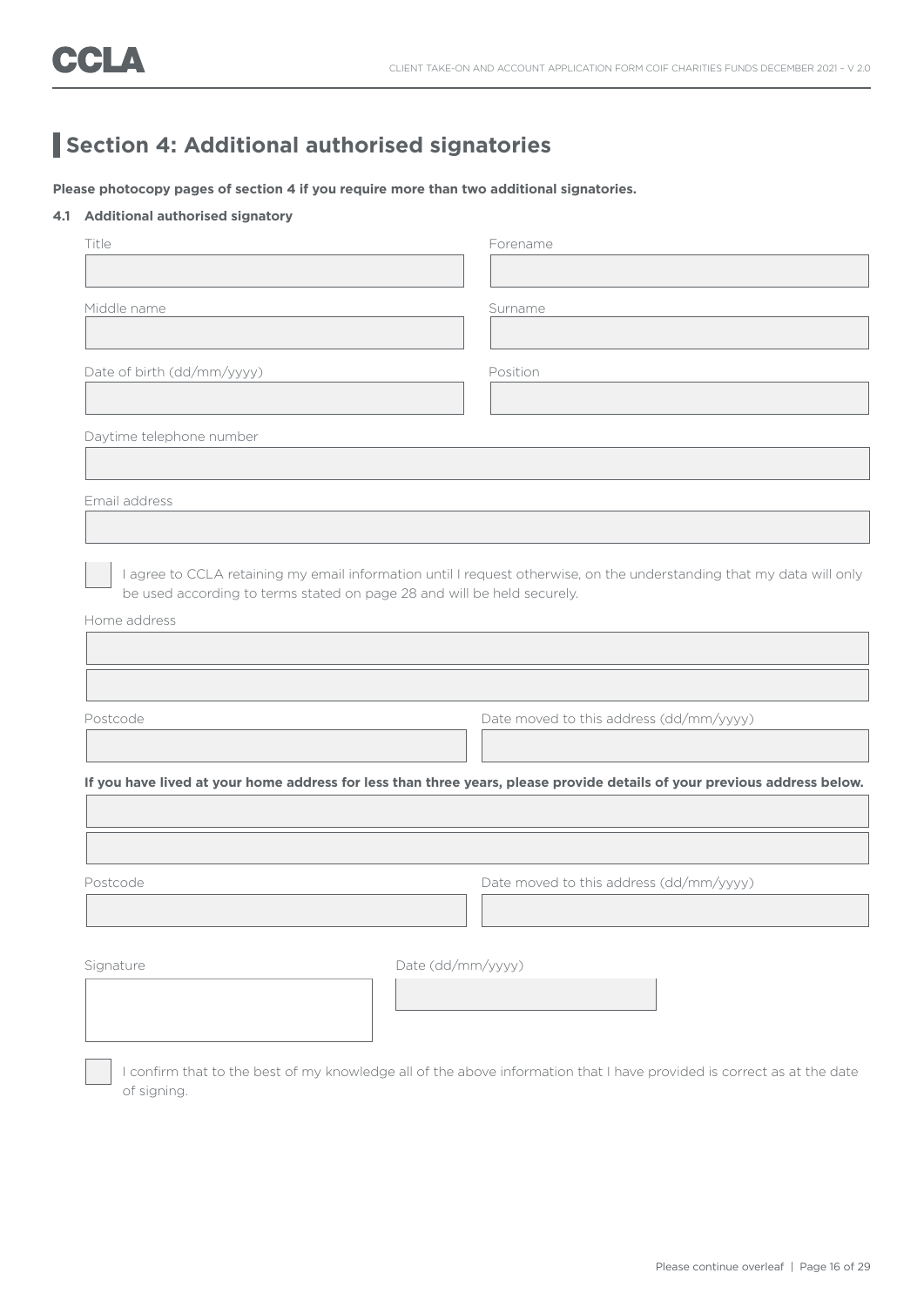**4.2** Please tick here if you do not want to receive information on CCLA's other products and services by post.

#### **4.3 Additional authorised signatory**

|                            | Forename                                                                                                                 |
|----------------------------|--------------------------------------------------------------------------------------------------------------------------|
|                            |                                                                                                                          |
| Middle name                | Surname                                                                                                                  |
|                            |                                                                                                                          |
| Date of birth (dd/mm/yyyy) | Position                                                                                                                 |
|                            |                                                                                                                          |
| Daytime telephone number   |                                                                                                                          |
|                            |                                                                                                                          |
| Email address              |                                                                                                                          |
|                            |                                                                                                                          |
| Postcode                   | Date moved to this address (dd/mm/yyyy)                                                                                  |
|                            |                                                                                                                          |
|                            |                                                                                                                          |
|                            |                                                                                                                          |
|                            |                                                                                                                          |
|                            |                                                                                                                          |
| Postcode                   |                                                                                                                          |
|                            | Date moved to this address (dd/mm/yyyy)                                                                                  |
| Signature                  | Date (dd/mm/yyyy)                                                                                                        |
|                            | If you have lived at your home address for less than three years, please provide details of your previous address below. |
|                            |                                                                                                                          |
|                            | I confirm that to the best of my knowledge all of the above information that I have provided is correct as at the date   |
| of signing.                | Please tick here if you do not want to receive information on CCLA's other products and services by post.                |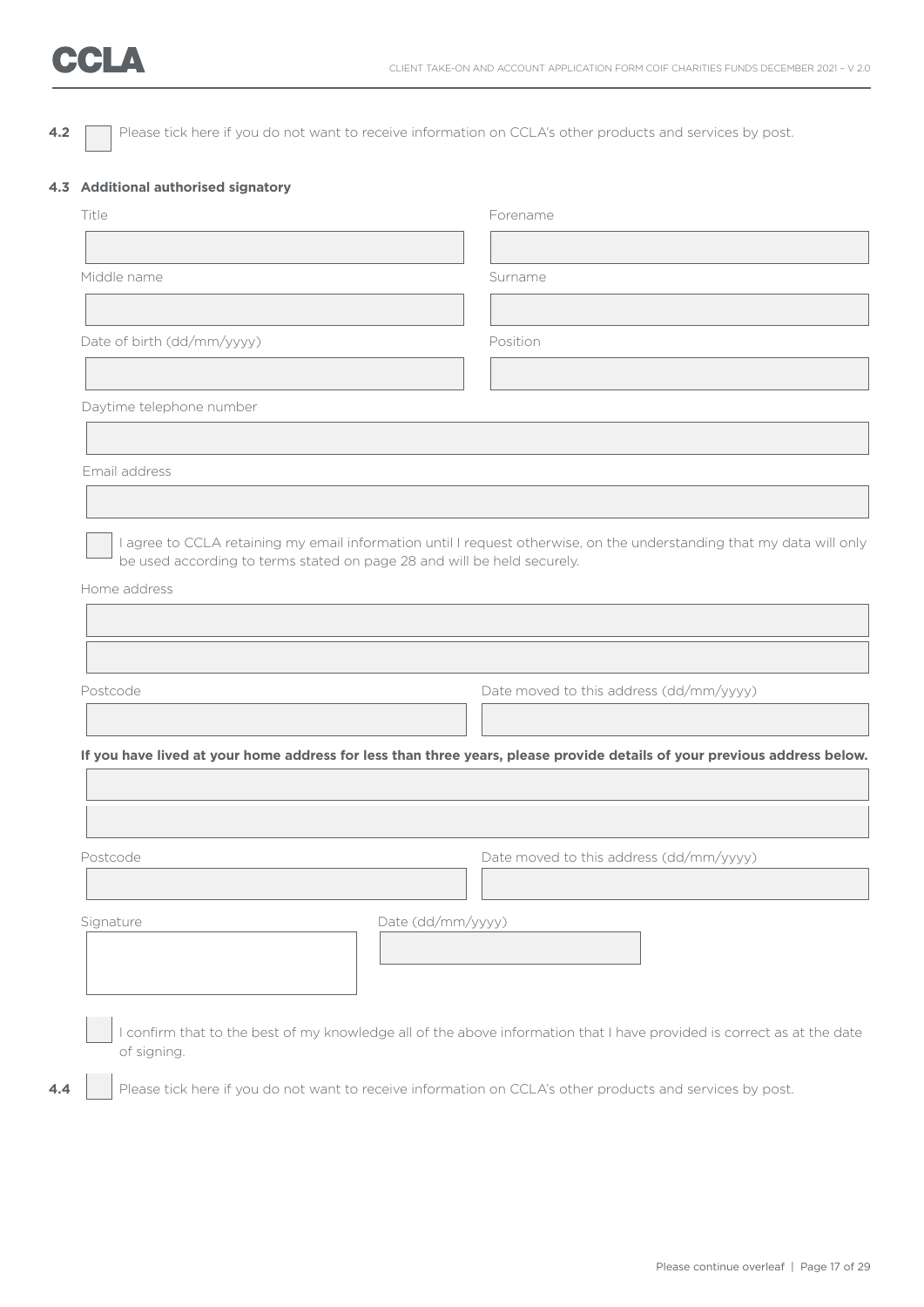## **Section 5: Nominated bank details**

**Important information: Payments may only be made to a bank account in the charity's name. Please see section 7 for the acceptable documents required to verify the bank account. Subscription payments must originate from the nominated bank account.**

Bank/building society name

Branch title

 $\overline{a}$ 

Account name

I

Sort code Account number

Building society reference (if applicable)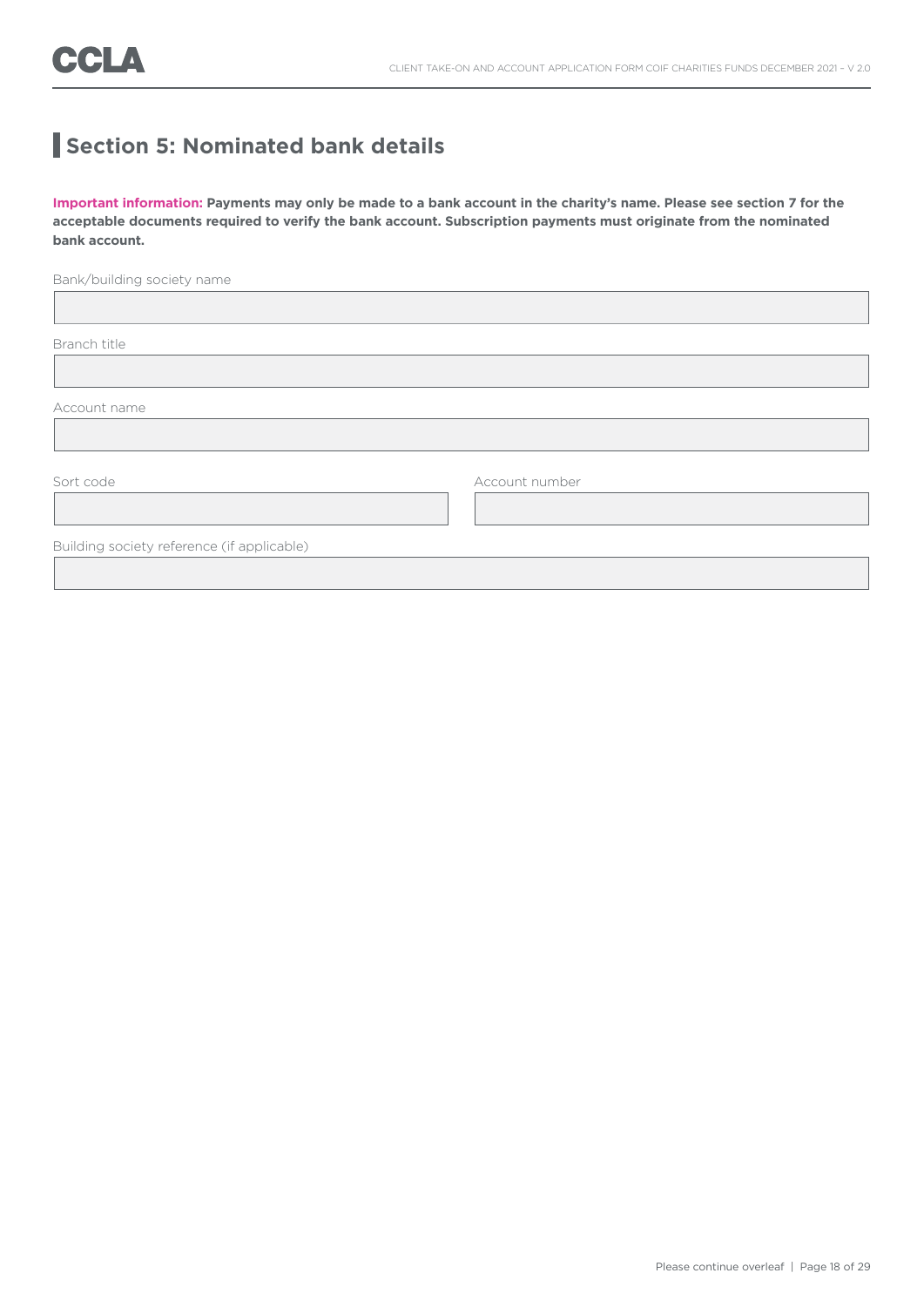### **Section 6: Email instructions authority**

Instructions on a CCLA form, sent by email to us as a PDF, and signed in accordance with the account mandate, can be accepted if we have the relevant email instructions authority.

Please complete this section if you would like us to accept instructions by email.

**Important information: A PDF version of a CCLA form attached to your email is your instruction to us and should be sent to correspondence@ccla.co.uk. Do not send the original documentation in the post and do not resend the email and/or the attachment as your instruction may be processed again. This mailbox will automatically upload the PDF for processing so any additional information contained in the body of the email will not be seen. If you have any additional information about the instruction, please send your email and PDF to clientservices@ccla.co.uk.**

#### **Authority to accept email instructions**

In consideration of CCLA agreeing to accept from us, notwithstanding the terms of the relevant mandate, from time to time instructions purporting to come from us in the form of email instructions in relation to our account(s), we confirm and accept that CCLA does not accept responsibility for, and we will not seek to hold CCLA liable for any actions, proceedings, claims, losses, damage, costs and expenses that may be suffered or incurred as a result of CCLA accepting, or acting upon, instructions that CCLA reasonably believes have come from us, or have been given on our behalf. We accept responsibility for any losses or costs that might be incurred as a result of the cancellation of any purchase or sale of units carried out as a result of CCLA accepting, or acting upon, instructions that CCLA reasonably believes have come from us or have been given on our behalf.

#### **Authorisation**

| Signature                 | Date (dd/mm/yyyy) |  |
|---------------------------|-------------------|--|
|                           |                   |  |
|                           |                   |  |
|                           |                   |  |
|                           |                   |  |
|                           |                   |  |
|                           |                   |  |
|                           |                   |  |
| Authorised signatory name |                   |  |

I

Signature Date (dd/mm/yyyy)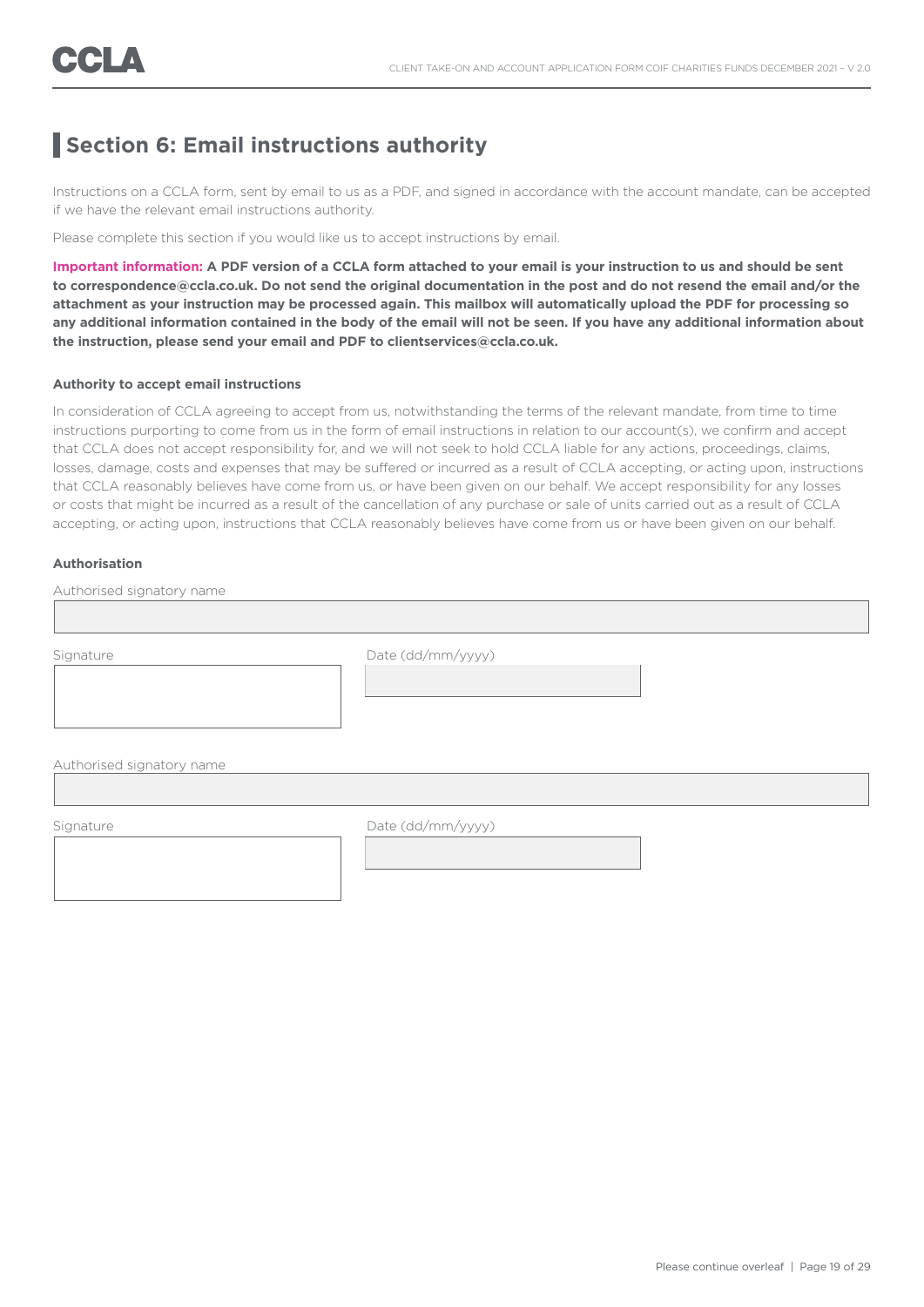## **Section 7: Check list and documentation required**

#### **PLEASE TICK TO CONFIRM ALL OF THE DOCUMENTS ARE ENCLOSED.**

If you have provided us with bank account details under section 5, please return the form with one of the following:

- an original paying-in slip
- an original cheque marked 'void'
- a certified copy of a bank statement

 If you are sending a certified copy of a bank statement, the certification must be carried out by one of the following listed below:

- Representative of an FCA or EU equivalent regulated firm (e.g. bank manager)
- Solicitor/lawyer
- Chartered accountant
- Notary
- Minister of religion
- Director of a VAT registered charity
- Officer of the British Armed Forces
- Government department official
- Official of an overseas embassy, consulate or high commission
- Any CCLA Investment Management Limited employee

#### **The professional certifying the bank statement should:**

- **• be a different person from anyone named on the form**
- **• not be related, in a relationship or living at the same address to any person named on the form**
- **• write 'Certified to be a true copy of the original seen by me' on the document**
- **• sign and date the document**
- **• print their name under the signature and add their occupation, address and telephone number.**

 If your charity is not registered with the Charity Commission for England and Wales, please attach a copy of the minutes of a recent trustee meeting for the purpose of confirming the relationship of the authorising trustee(s) to your charity. The minutes should not be any older than 12 months and the authorising trustees/executive directors as indicated in section 2 should be named in the minutes.

 If your organisation is not a church council or the charity is not required to be registered with the Charity Commission, please supply a copy of correspondence from HM Revenue & Customs stating charitable status. The correspondence must show the charity's name, address and the HM Revenue & Customs reference number. If this is not the case, an explanation must be provided in section 8.

 If you are a subsidiary charity operating on behalf of a main charity, please attach a letter from the main charity on their letterheaded paper authorising use of their registration number.

 If your charity is registered as a limited company, please attach a copy of the Certificate of Incorporation. If your charity is structured as a trust or other legal structure, please attach a copy of the trust deed or equivalent constitutional document.

 If your charity is registered with the Charity Commission, the address mentioned on the Charity Commission register must match with at least one of the addresses mentioned in the form. If this is not the case, an explanation must be provided in section 8.

 If your charity is registered with the Charity Commission for England and Wales the authorising trustees that have signed in section 2 must appear on the register.

 For the trustees who have authorised this application form and the authorised signatories appointed **who reside outside**  of the United Kingdom, please attach the following evidence so we may verify your identity:

- Certified copy of passport photo page or certified copy of driving licence *and*
- Certified copy of utility bill (not more than three months old)

 Certification must be carried out by one of the following: a representative of an FCA or EU equivalent regulated firm, a solicitor/lawyer, a chartered accountant, a notary, a minister of religion, a director of a VAT registered charity, an officer of the British Armed Forces, a government department official or an official of an overseas embassy, consulate or high commission or any CCLA Investment Management Limited employee.

 The certification must include the words **'Certified to be a true copy of the original seen by me'**. The professional should be a different person, not be related, in a relationship or living at the same address to anyone named on the application form and should sign, date, print their name under the signature and add their occupation, address and telephone number, all in BLOCK CAPITALS and in English.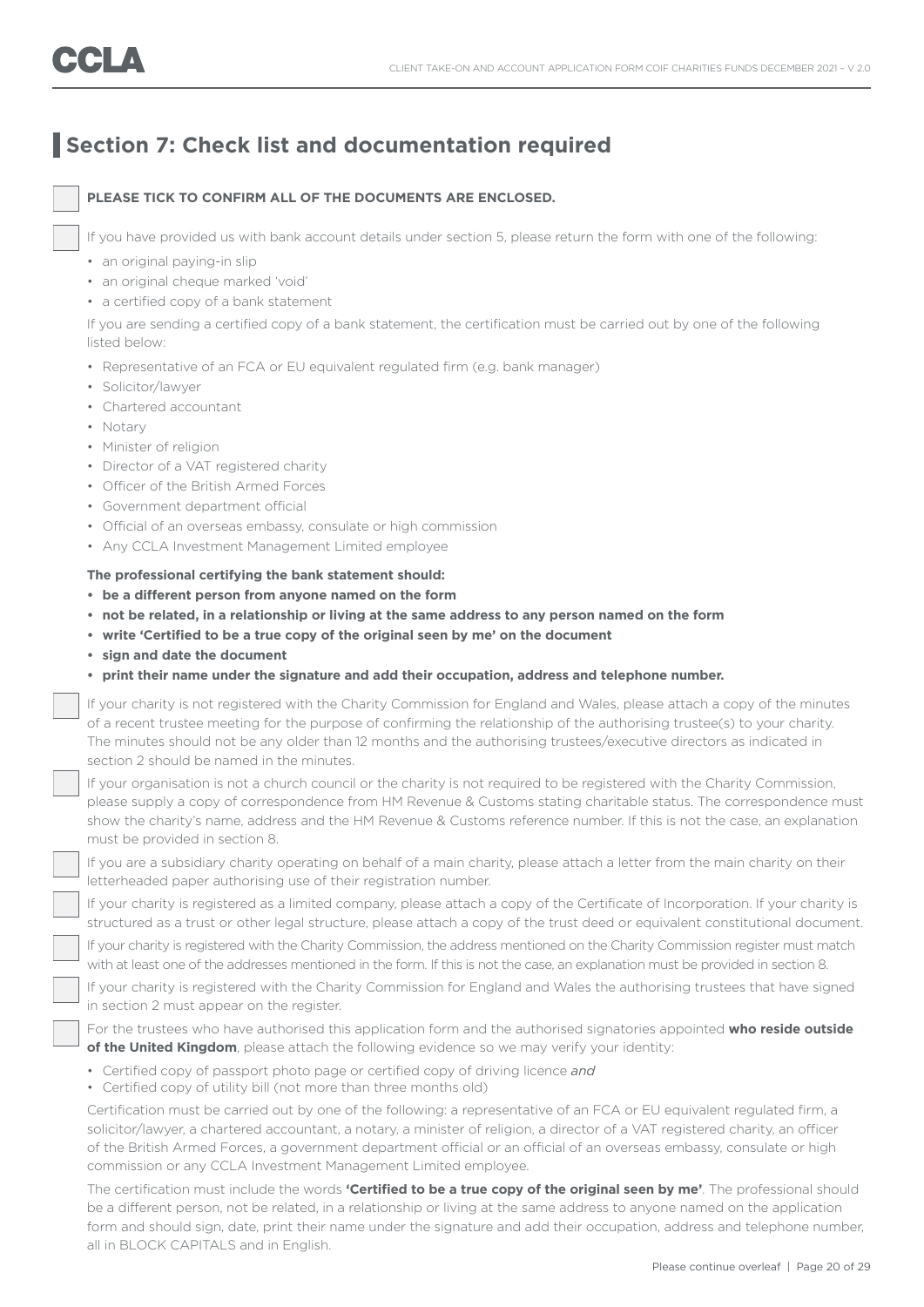## **Section 8: Additional information and notes**

**Please use this section to disclose any additional information or support requirements.**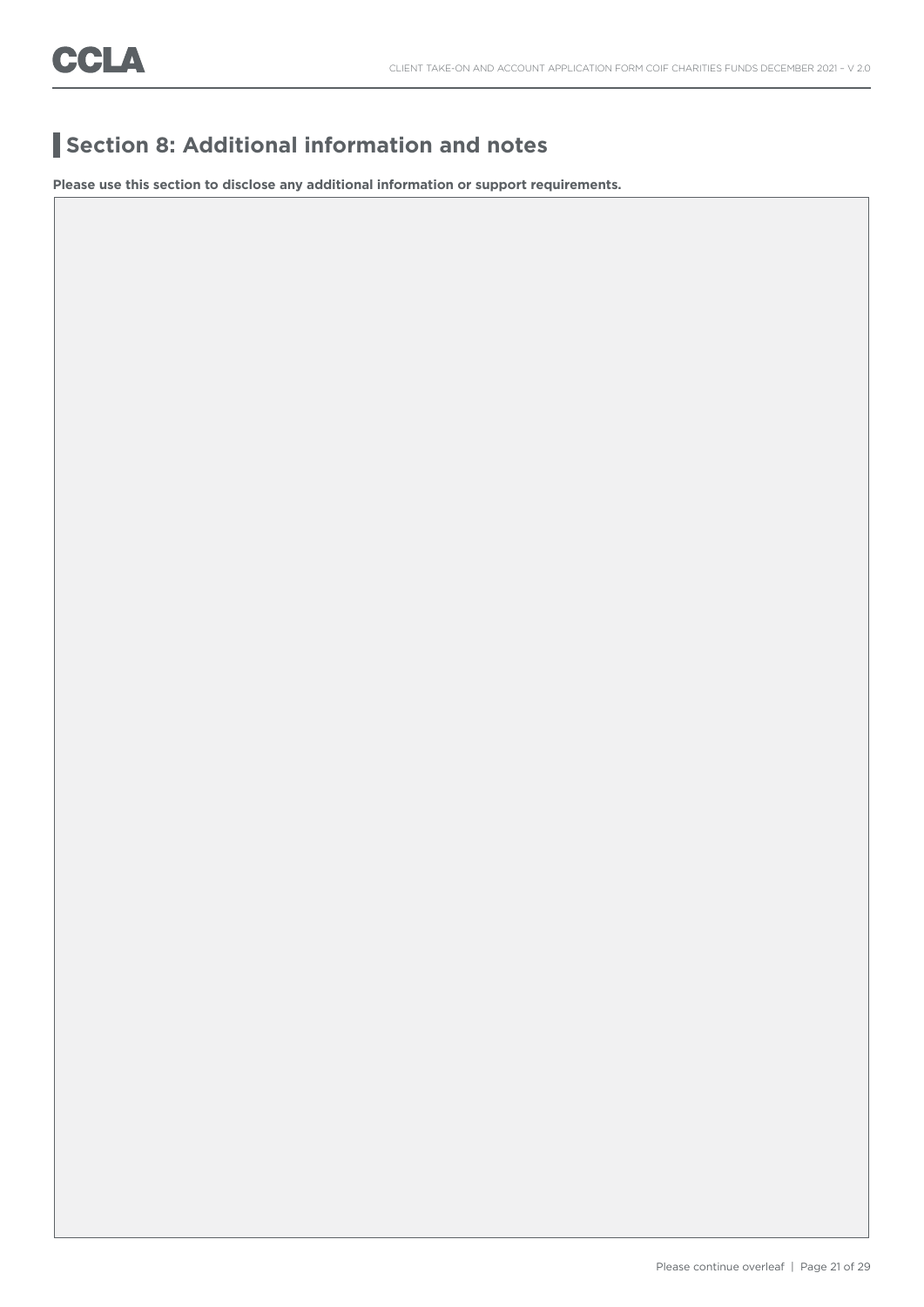## **Section 9: Account opening form**

#### **Important information:**

**Please tick the fund(s) for which you would like to open an account.** 

**CCLA will contact the correspondent to arrange the opening transaction when the account(s) is open.**

**If assets are being transferred from your existing manager(s), CCLA can provide guidance in relation to the transfer. It will be your responsibility to arrange for your existing manager to transfer assets to CCLA. Please note that CCLA does not accept any responsibility or liability for any loss that may arise as a result of any failure or delay in the transfer of your assets.**

#### **COIF Charities Deposit Fund**

**Under the EU Money Market Fund Regulation 2017/1131, the COIF Charities Deposit Fund is categorised as a short-term LVNAV Money Market Fund.**

Subtitle of account (if required)

### **MONTHLY INCOME**

**Please tick one option**

Reinvest income

Pay income to the nominated bank account (in section 5)

**All withdrawals will be paid to the nominated bank account.** 

#### **What is the intended frequency of transactions on the account?**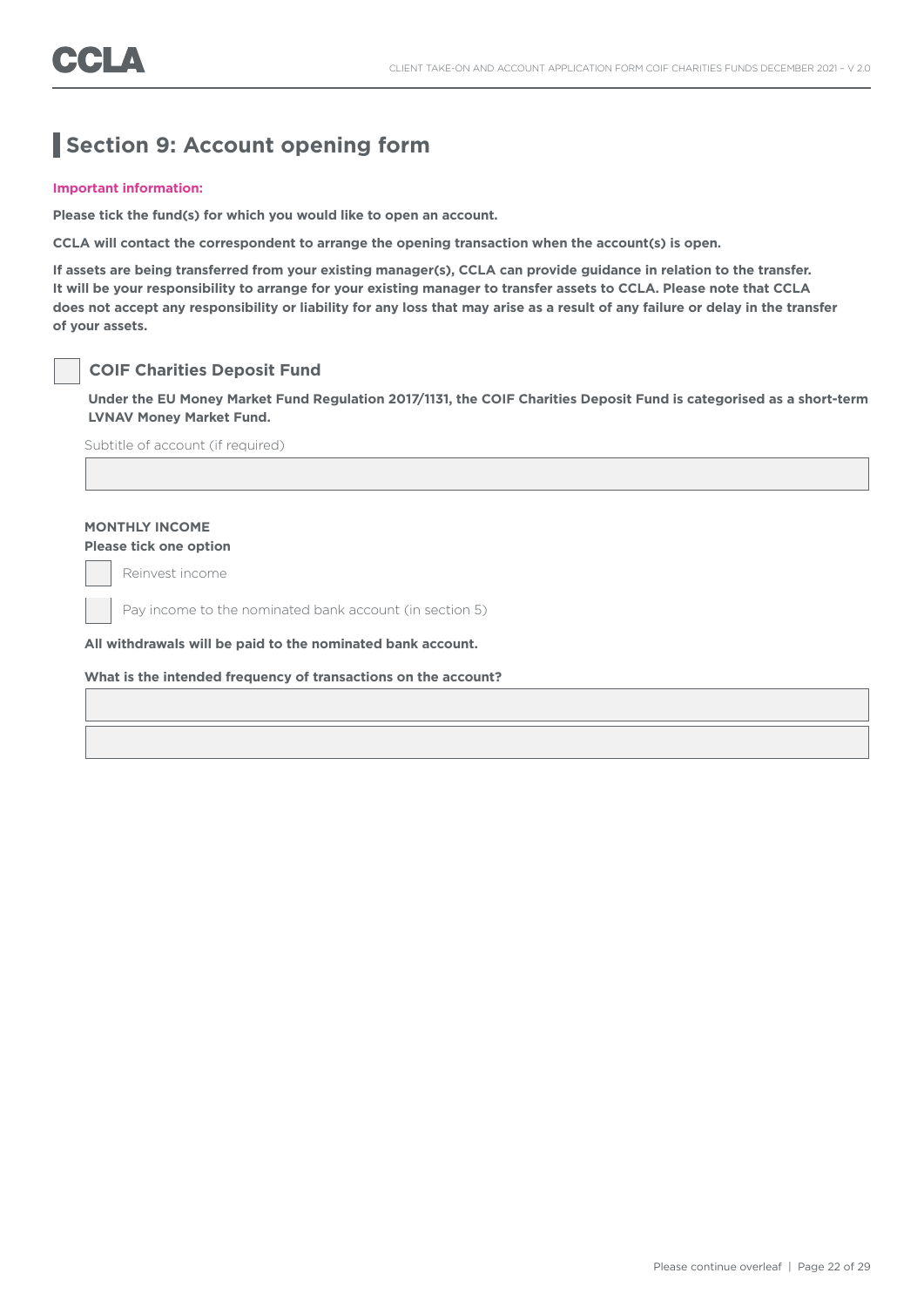### **COIF Charities Investment Fund**

 **(The minimum permitted initial investment in the COIF Charities Investment Fund is £1,000. Thereafter, any amount may be invested).**

| Unit type:                    |                                                                            |  |
|-------------------------------|----------------------------------------------------------------------------|--|
| Income Units                  | <b>OR</b><br><b>Accumulation Units</b>                                     |  |
| <b>Please tick one option</b> | <b>QUARTERLY INCOME (for income units only)</b>                            |  |
|                               | Pay quarterly income to the COIF Charities Deposit Fund account on page 22 |  |
|                               | Pay quarterly income to the nominated bank account (in section 5)          |  |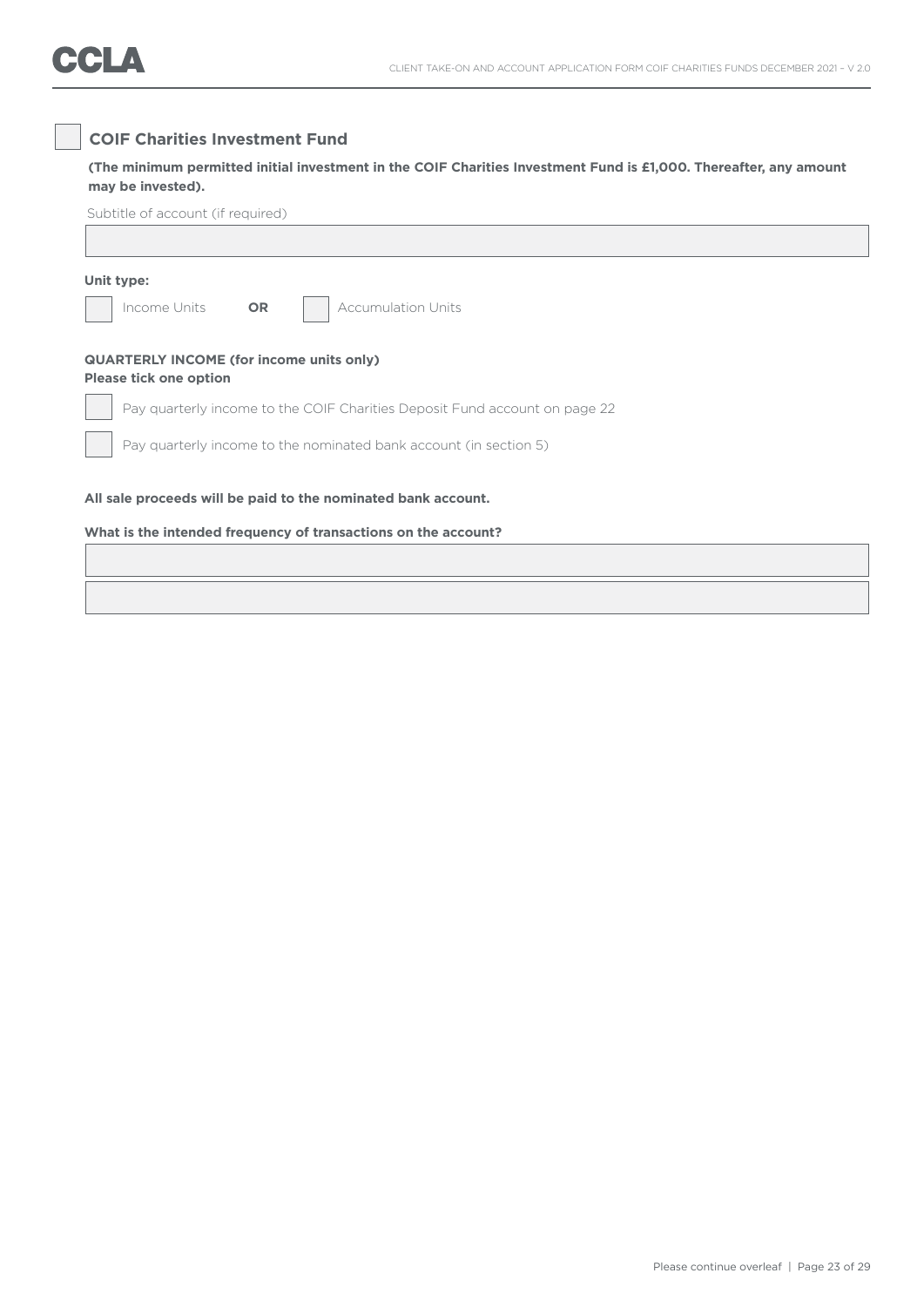### **COIF Charities Ethical Investment Fund**

**(The minimum permitted initial investment in the COIF Charities Ethical investment Fund is £1,000. Thereafter, any amount may be invested).**

| Unit type:                    |                                                                            |
|-------------------------------|----------------------------------------------------------------------------|
| Income Units                  | <b>Accumulation Units</b><br><b>OR</b>                                     |
| <b>Please tick one option</b> | <b>QUARTERLY INCOME (for income units only)</b>                            |
|                               | Pay quarterly income to the COIF Charities Deposit Fund account on page 22 |
|                               | Pay quarterly income to the nominated bank account (in section 5)          |
|                               | All sale proceeds will be paid to the nominated bank account.              |
|                               |                                                                            |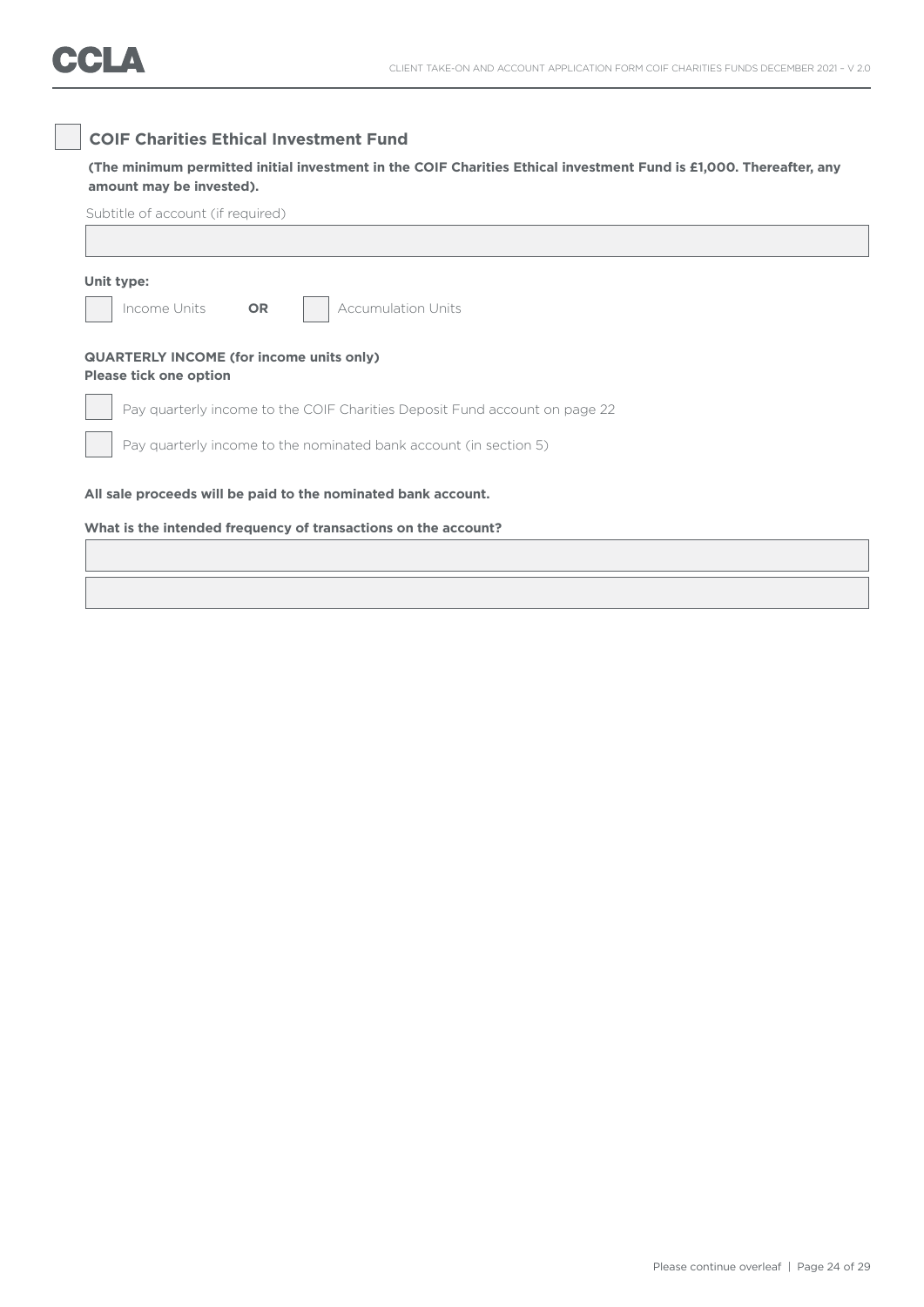### **COIF Charities Global Equity Income Fund**

**(The minimum permitted initial investment in the COIF Charities Global Equity Income Fund is £1,000. Thereafter, any amount may be invested).**

| Unit type:                                                                       |           |  |                           |  |  |  |  |  |
|----------------------------------------------------------------------------------|-----------|--|---------------------------|--|--|--|--|--|
| Income Units                                                                     | <b>OR</b> |  | <b>Accumulation Units</b> |  |  |  |  |  |
| <b>QUARTERLY INCOME (for income units only)</b><br><b>Please tick one option</b> |           |  |                           |  |  |  |  |  |
| Pay quarterly income to the COIF Charities Deposit Fund account on page 22       |           |  |                           |  |  |  |  |  |
| Pay quarterly income to the nominated bank account (in section 5)                |           |  |                           |  |  |  |  |  |
| All sale proceeds will be paid to the nominated bank account.                    |           |  |                           |  |  |  |  |  |
| What is the intended frequency of transactions on the account?                   |           |  |                           |  |  |  |  |  |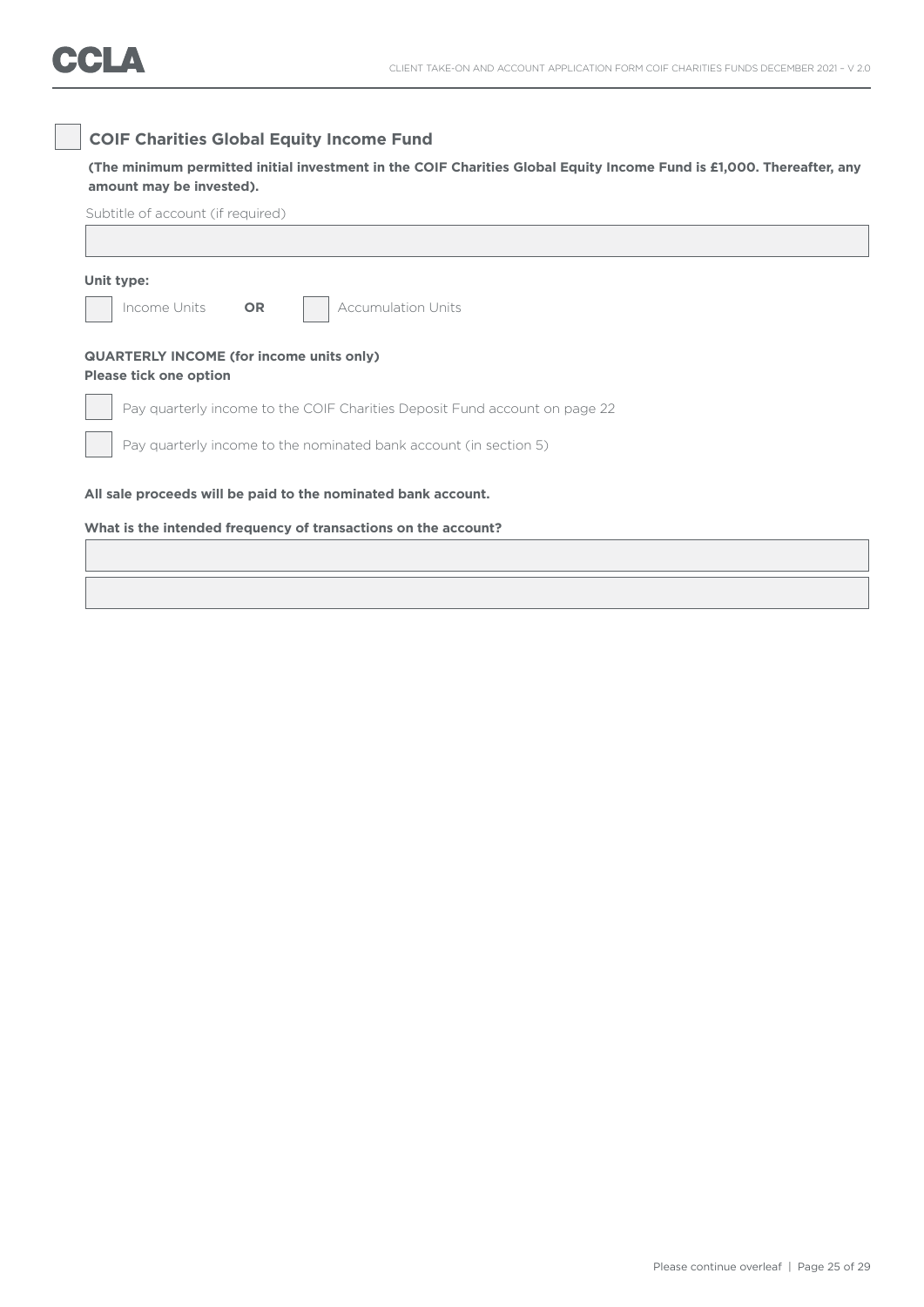### **COIF Charities Fixed Interest Fund**

**(The minimum permitted initial investment in the COIF Charities Fixed Interest Fund is £1,000. Thereafter, any amount may be invested).**

| Unit type:                                                                       |           |                                                                            |  |  |
|----------------------------------------------------------------------------------|-----------|----------------------------------------------------------------------------|--|--|
| Income Units                                                                     | <b>OR</b> | <b>Accumulation Units</b>                                                  |  |  |
| <b>QUARTERLY INCOME (for income units only)</b><br><b>Please tick one option</b> |           |                                                                            |  |  |
|                                                                                  |           | Pay quarterly income to the COIF Charities Deposit Fund account on page 22 |  |  |
|                                                                                  |           | Pay quarterly income to the nominated bank account (in section 5)          |  |  |
|                                                                                  |           | All sale proceeds will be paid to the nominated bank account.              |  |  |
|                                                                                  |           | What is the intended frequency of transactions on the account?             |  |  |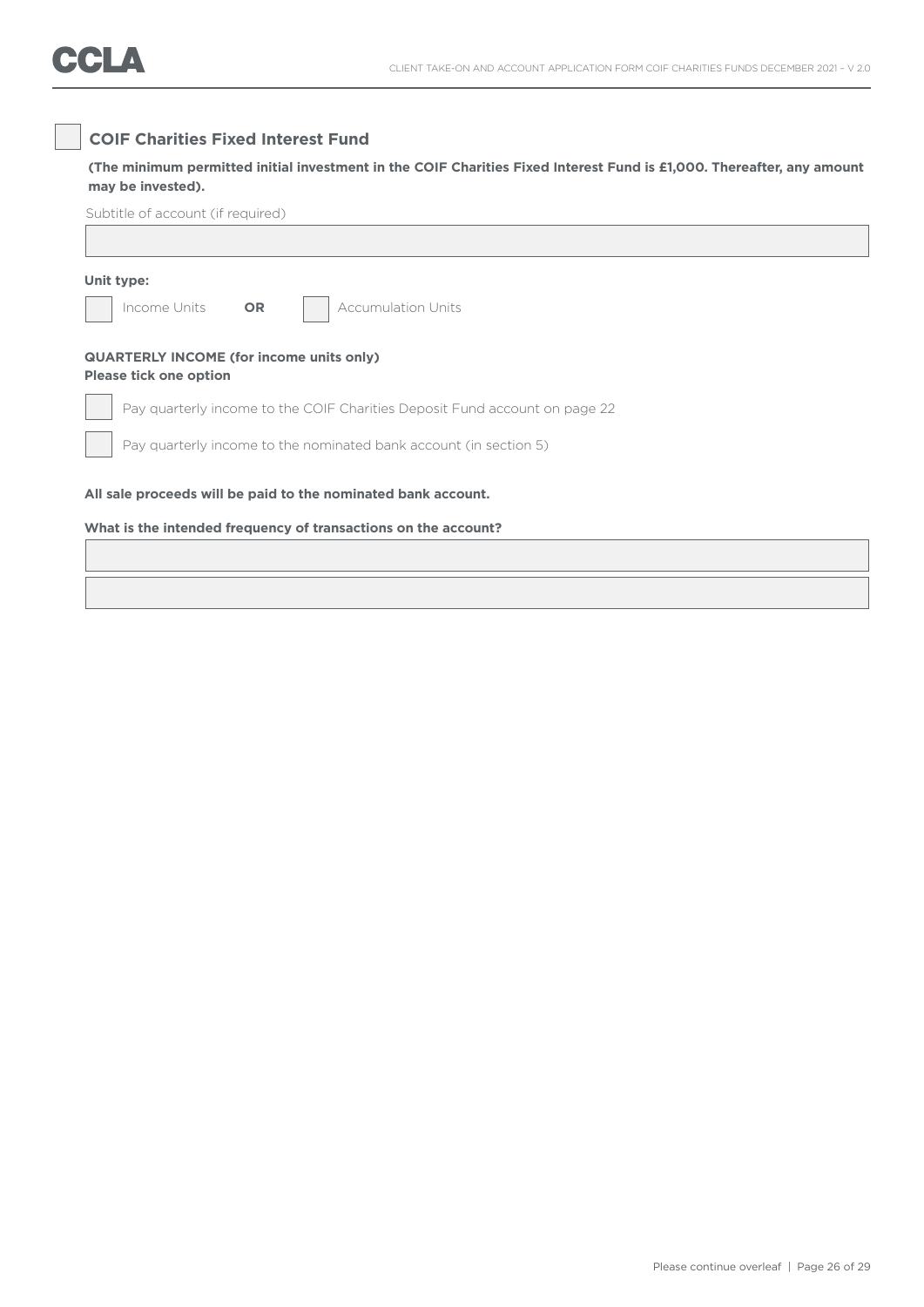### **COIF Charities Property Fund**

**(The minimum permitted initial investment in the COIF Charities Property Fund is £10,000. Thereafter, any amount may be invested).**

Subtitle of account (if required)

#### **Unit type:**

Income Units

#### **QUARTERLY INCOME Please tick one option**

Reinvest quarterly income

Pay quarterly income to the COIF Charities Deposit Fund account on page 22

Pay quarterly income to the nominated bank account (in section 5)

**All sale proceeds will be paid to the nominated bank account.** 

#### **What is the intended frequency of transactions on the account?**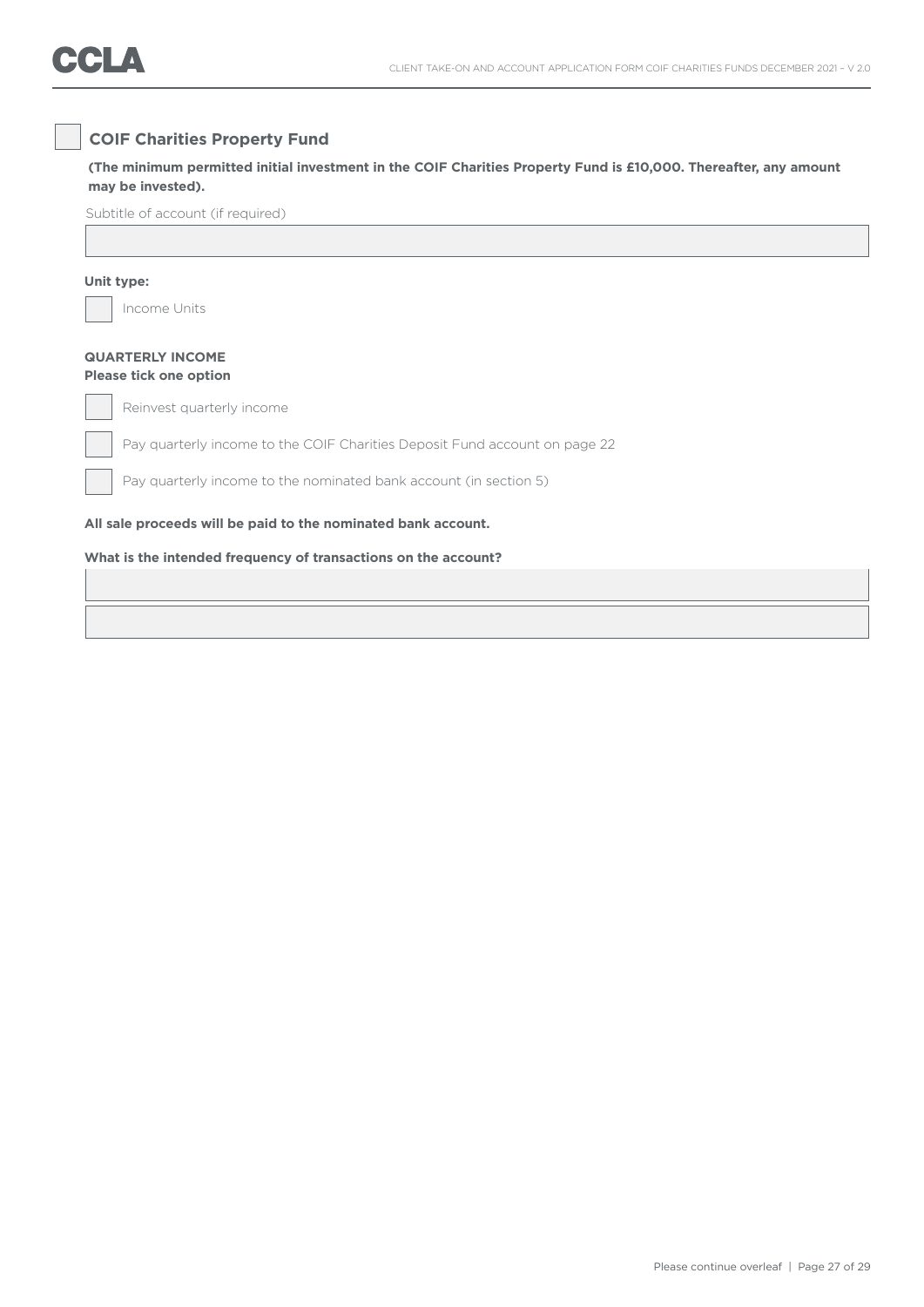#### **Important information:**

#### **Client categorisation**

CCLA is required to categorise all its clients so that they receive an appropriate level of investor protection. CCLA will categorise you as a Retail Client.

#### **Conflicts of interest**

CCLA operates a Conflicts of Interest Policy to ensure that our clients are treated fairly. Our policy seeks to avoid circumstances which we consider may give rise to potential conflicts of interest and material disadvantage to our clients.

CCLA's Conflicts of Interest Policy can be found on its website at www.ccla.co.uk.

#### **Data Protection Regulation (UK GDPR)**

In accordance with our regulatory obligations, and as set out in our Privacy Notice, information will be retained for a minimum of seven years after the end of our relationship with you.

- As required under UK GDPR, consent must be given before any communication can be sent to your personal email address about services other than those already provided.
- At any time, you can ask for your personal data to be removed from CCLA databases unless it is required to be retained for legal or regulatory reasons. Please email us at clientservices@ccla.co.uk or telephone us at 0800 022 3505.
- If you change your email address, or any of the other information we hold is inaccurate or out of date, please email us at clientservices@ccla.co.uk.
- You can contact the CCLA office to receive a copy of any of your personal data currently held by us once we have received proof of your identity.
- Any details you give us will be held in accordance with current data protection legislation.
- We will not share your personal data with third parties, unless we have your permission to do so in accordance with your contract with us, or we are required to do so by law.
- We do not sell any personal data held.
- When you give us personal data, we take steps to ensure that it is treated securely. Information you send to us electronically is transmitted over the internet, but this cannot be guaranteed to be 100% secure. As a result, while we strive to protect your personal data, CCLA cannot guarantee the security of any information you transmit to us, and you do so at your own risk. Once we receive your information, we make our best effort to ensure its security on our systems mainly in password accessed databases.
- We do not collect information automatically from our website.
- Personal data will be retained in CCLA's systems which are password protected.

Please see the website for details of CCLA's Privacy Notice and full details of CCLA's Data Protection Policy are available on request.